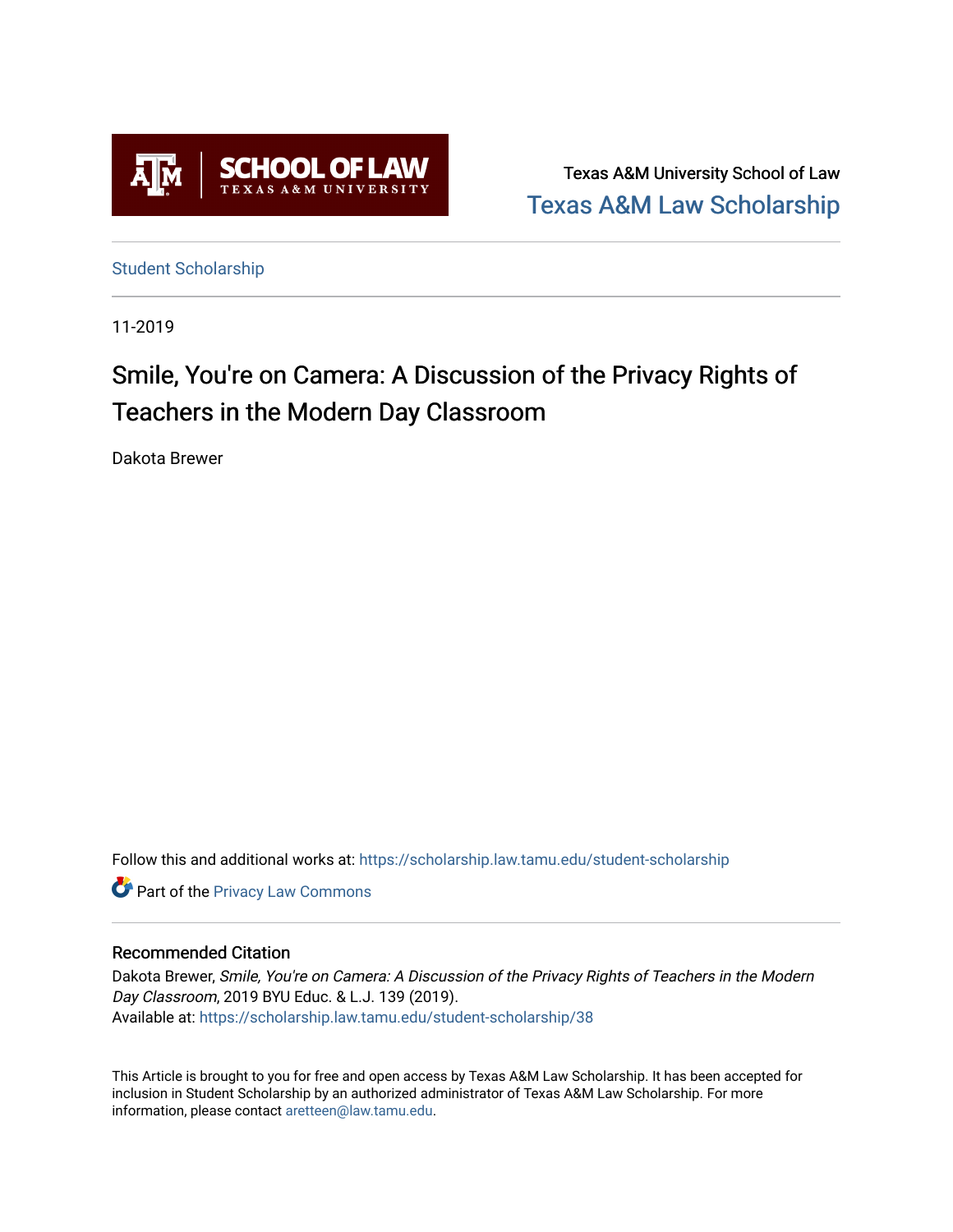## SMILE, YOU'RE ON CAMERA: A DISCUSSION OF THE PRIVACY RIGHTS OF TEACHERS IN THE MODERN DAY CLASSROOM

## *Dakota Brewer[\\*](#page-1-0)*

#### I. INTRODUCTION

Recording teachers in the classroom appears to be a growing trend among students. One now has to look no further than Facebook or YouTube for a good laugh at the expense of teachers. In a Connecticut high-school, dedicated teacher Ernie Smoker hopped around his classroom, arms flailing, attempt-ing to demonstrate to his class how molecules move.<sup>[1](#page-1-1)</sup> Unbeknownst to Smoker, a student recorded the demonstration with a smart-phone. $2$  The student removed the audio of Smoker's lecture, replaced it with instrumental music, and—just like that—Smoker became an internet sensation.<sup>[3](#page-1-3)</sup> It was not until a news outlet contacted him that he realized he was the newest laughing stock of the internet.<sup>[4](#page-1-4)</sup> In Kentucky, two students used their iPhones to video up their teacher's skirt.<sup>[5](#page-1-5)</sup> The two then posted the video onto YouTube and quickly spread the word to classmates and others about where to find it. $6$  These incidents are not isolated. In fact, a web search of "crazy teacher" on YouTube will quickly generate thousands of videos of teachers,

<span id="page-1-0"></span>Dakota is an associate attorney at Voge Rohe, PLLC. Before practicing law, he graduated cum laude from Texas A&M University School of Law.

<span id="page-1-1"></span><sup>1</sup>. Eddy Ramírez, *Why Teachers Want to Ban Cellphone Cameras From Classrooms*, U.S. NEWS (Mar. 23, 2009), https://www.usnews.com/education/blogs/on-education/2009/ 03/23/why-teachers-want-to-ban-cellphone-cameras-from-classrooms; Vanessa de la Torre, *Teachers Fighting the Video Invasion*, HARTFORD COURANT (Mar. 20, 2009, 3:30 AM), http://www.courant.com/hc-video-cameras-0320-story.html .

<sup>2</sup>. Ramírez, *supra* note 1.

<sup>3</sup>. Ramírez, *supra* note 1.

<sup>4</sup>. Ramírez, *supra* note 1.

<span id="page-1-6"></span><span id="page-1-5"></span><span id="page-1-4"></span><span id="page-1-3"></span><span id="page-1-2"></span><sup>5</sup>. Edecio Martinez, *Ky. Students Used IPhone to Video Record Under a Teacher's Skirt, Police Say*, CBS (May 11, 2012, 10:39 AM), https://www.cbsnews.com/news/ky-students-usediphone-to-video-record-under-a-teachers-skirt-police-say/.

<sup>6</sup>. Martinez, *supra* note 5.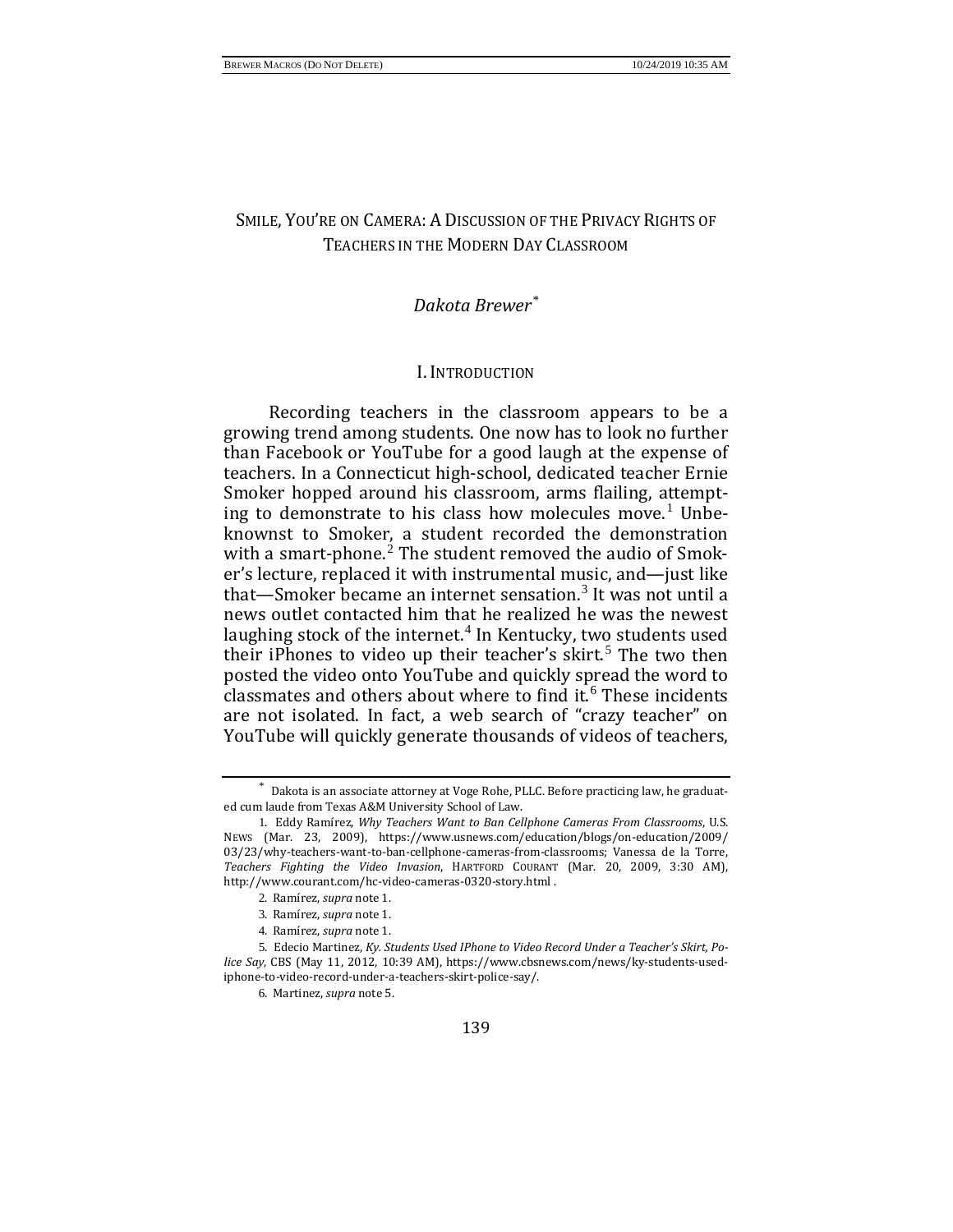which have been recorded and uploaded by students.<sup>[7](#page-2-0)</sup>

Even more troubling is the fact that such videos are now being used as a way to have teachers reprimanded, terminated, and publicly humiliated. For example, in California, Professor Olga Cox led her class in a discussion about the presidential election following President Donald Trump's victory.<sup>[8](#page-2-1)</sup> She stated that President Trump's win was "an act of terrorism" on minority groups in the United States. $9$  A student with opposing views recorded Cox's comments without her consent and post-ed the video on Facebook, which then went viral.<sup>[10](#page-2-3)</sup> The school suspended the student, but, for Cox, the consequences were more severe.<sup>[11](#page-2-4)</sup> Throughout the following days, Cox's email and voicemail filled with threatening messages.<sup>[12](#page-2-5)</sup> She was forced to leave her home and temporarily stop teaching.[13](#page-2-6) The threats became so bad that Cox was afraid to even walk outside.<sup>[14](#page-2-7)</sup> She was told to "shoot herself" and to "set [herself] on fire," among many other threats.<sup>[15](#page-2-8)</sup> According to Cox, she often opened her classroom up for students to discuss "sensitive issues" in a safe environment.[16](#page-2-9) On this occasion, she stated that her purpose was to comfort students in minority groups that were fearing persecution following the election.<sup>[17](#page-2-10)</sup> For many, however, Cox's intentions were of little consolation.[18](#page-2-11) The student's recording

- 14. *Id.*
- <span id="page-2-9"></span><span id="page-2-8"></span>15. *Id.*
- 16. *Id.*
- <span id="page-2-11"></span><span id="page-2-10"></span>17. *Id.*
- 18. *See Id.*

<span id="page-2-0"></span><sup>7</sup>. De la Torre, *supra* note 1; *see Crazy Teacher*, YOUTUBE, https://www.youtube.com/results?search\_query=%22crazy+teacher%22 (last visited Mar. 4, 2018).

<span id="page-2-1"></span><sup>8</sup>. Peter Holley & Avi Selk, *A Professor Called Trump's Win 'an Act of Terrorism.' The Stu*dent who Filmed Her got Suspended, https://www.washingtonpost.com/ news/grade-point/wp/2017/02/15/a-professor-calledtrumps-victory-terrorism-a-student-who-recorded-the-rant-gotsuspended/?utm\_term=.1f0154dc2e1b.

<span id="page-2-6"></span><span id="page-2-5"></span><span id="page-2-4"></span><span id="page-2-3"></span><span id="page-2-2"></span><sup>9</sup>. Holley & Selk, *supra* note 8; Daily Pilot Staff, *OCC Professor says Threats Over Her Anti-Trump Comments have Her Living in Fear, but 'I Didn't do Anything Wrong,'* L.A. TIMES (Dec. 29, 2016, 2:16 PM), http://www.latimes.com/socal/daily-pilot/news/tn-dpt-me-1230-occprofessor-20161229-story.html.

<sup>10</sup>. Holley & Selk, *supra* note 8.

<sup>11</sup>. Daily Pilot Staff, *supra* note 9.

<sup>12</sup>. *Id.*

<span id="page-2-7"></span>*<sup>13</sup>. Id.*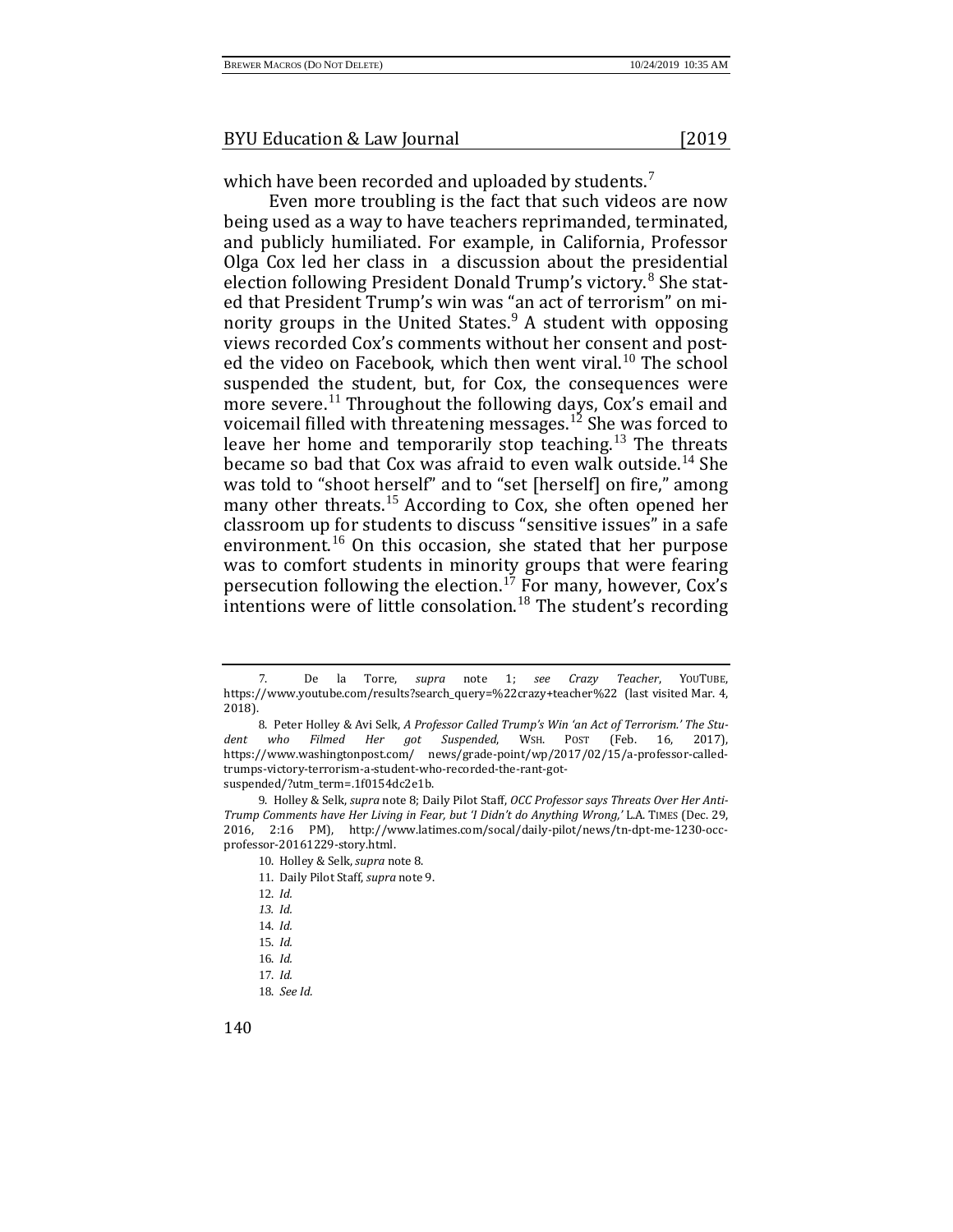caused a public backlash that upended Cox's career.<sup>[19](#page-3-0)</sup> Following this incident, colleges across California welcomed students back from winter break with signs stating that classroom re-cordings were prohibited.<sup>[20](#page-3-1)</sup> University of Southern California law professor Rebecca Lonergan voiced her support for the prohibition, stating that students can take a "snippet" of what is said in class and use it out of context to cyberbully teach-ers.<sup>[21](#page-3-2)</sup> Based on similar concerns, other states also began questioning the appropriateness of smartphones in the classroom. $^{22}$  $^{22}$  $^{22}$ After the above-mentioned video of Ernie Smoker went viral, the Connecticut State General Assembly created a task force to investigate "the impact of cellphone cameras and videorecording devices in the classroom."[23](#page-3-4)

Even with so many now questioning the place of smartphones in schools, very little is still known about the effects that surreptitious recordings have on classrooms and teachers.[24](#page-3-5) While there are no studies directly showing that surreptitious recordings affect teacher satisfaction, supply, and attrition, there are studies directly linking *student behavior* to teacher attrition.<sup>[25](#page-3-6)</sup> And teachers are now reporting more is-sues with student behavior due to student smartphone usage.<sup>[26](#page-3-7)</sup> In addition to student behavior, studies are also showing that student satisfaction and comprehension decrease when smartphones are present in the classroom.<sup>[27](#page-3-8)</sup> Even more alarm-

<sup>19</sup>. *See Id.*

<span id="page-3-2"></span><span id="page-3-1"></span><span id="page-3-0"></span><sup>20</sup>. Roxana Kopetman, *Can Students Record a Teacher, as a Study Tool or to Ward off Politics*, SUN (Feb. 12, 2017, 4:47 PM), https://www.sbsun.com/2017/02/12/can-studentsrecord-a-teacher-as-a-study-tool-or-to-ward-off-politics/.

<sup>21</sup>. *Id.*

<sup>22</sup>. De la Torre, *supra* note 1.

<sup>23</sup>. *Id.*

<span id="page-3-5"></span><span id="page-3-4"></span><span id="page-3-3"></span><sup>24</sup>. *See* Paula Barnwell, *Do Smartphones Have a Place in the Classroom*, ATLANTIC (Apr. 27, 2016), https://www.theatlantic.com/education/archive/2016/04/do-smartphones-havea-place-in-the-classroom/480231/ (showing cell phone usage in general has negative effect on student and teacher performance).

<span id="page-3-6"></span><sup>25</sup>. Emily Ram, *The Newsies!: Teacher Survey Reveals Cell Phone Problems*, DAILY NEWS (Dec. 10, 2015, 2:00 PM), http://www.nydailynews.com/new-york/education/teacher-surveyreveals-issues-cell-phones-classes-article-1.2452229 . While it is beyond the scope of this paper, more study needs to be done on the overall effect of technology on teacher satisfaction, retention, and entry into the field.

<sup>26</sup>. *Id*.

<span id="page-3-8"></span><span id="page-3-7"></span><sup>27</sup>. Daniel Pulliam, *Effect of Student Classroom Cell Phone Usage on Teachers*, WESTERN KENTUCKY UNIVERSITY TOPSHOLAR (2017), https://digitalcommons.wku.edu/cgi/viewcontent. cgi?article=2921&context=theses.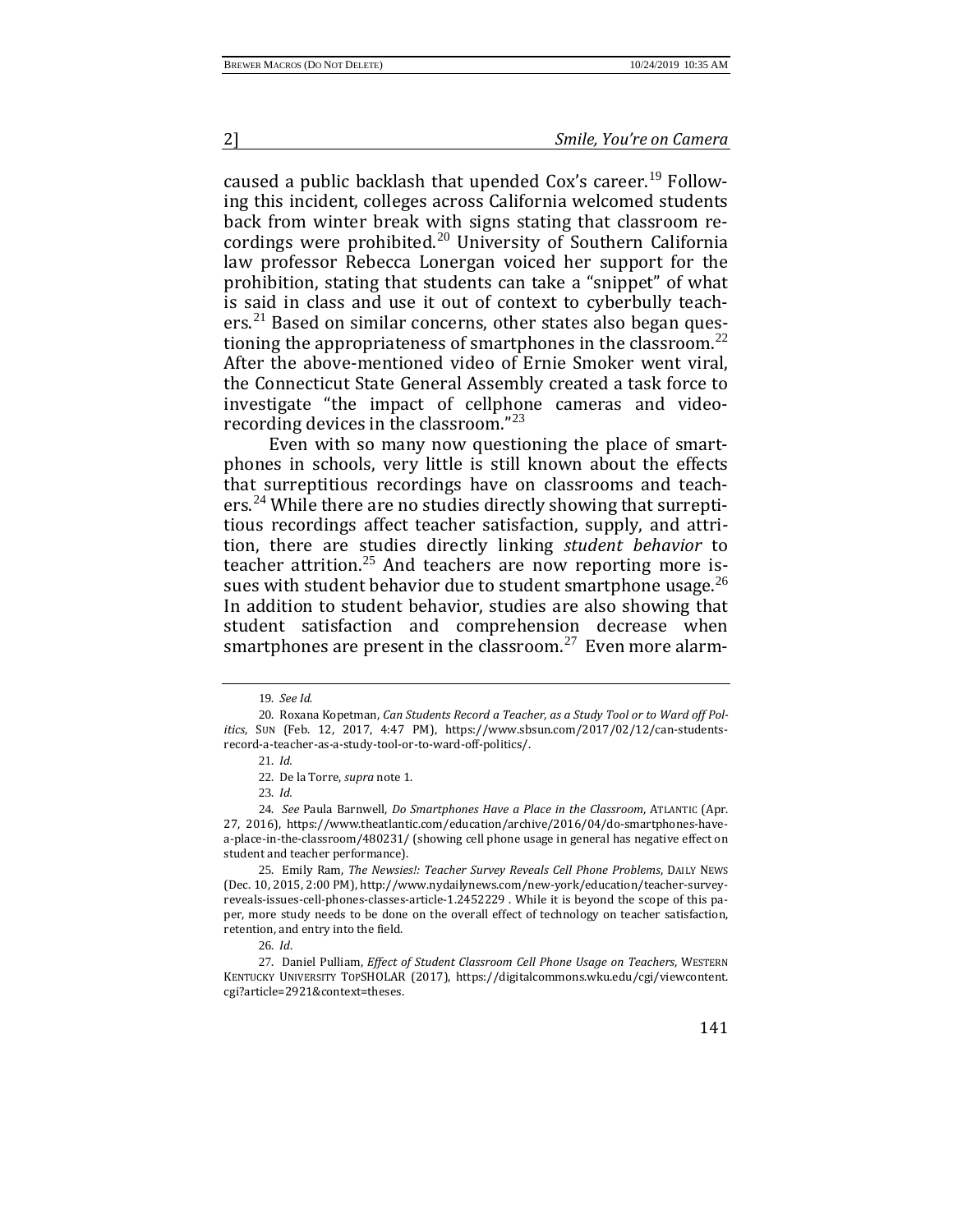ing are the findings that students within the proximity of others using smartphones are more likely to perform poorly in the classroom.[28](#page-4-0) While more research is needed, it is becoming increasingly apparent that smartphones play a critical role in student behavior and performance in the classroom, which is causally linked to teacher attrition.[29](#page-4-1)

Teacher attrition is a growing, nationwide issue that continues to be ignored; however, it is hugely deserving of our attention because states are uniformly reporting a shortage of teachers.[30](#page-4-2) Additionally, the shortages are in subjects that are crucial to the success of students: forty-six states reported a shortage in special education, forty-seven in math, and forty-three in science.<sup>[31](#page-4-3)</sup> For the 2017–18 school year, over  $100,000$ of the teachers filling those shortages were unqualified meaning they did not meet certification standards for teach-ers.<sup>[32](#page-4-4)</sup> This shortage is only expected to worsen as the national population increases.<sup>[33](#page-4-5)</sup> With the education of our nation's future at stake, it is time for lawmakers to take action on behalf of teachers; practical, bi-partisan legislation is necessary to fight teacher attrition and cultivate healthy classroom environments.

Part II of this Article will first explain the purpose of wiretap (or recording) laws. It will then track the development of wiretap laws at the federal and state levels and illustrate several important distinctions.<sup>[34](#page-4-6)</sup> Part III will discuss the evolution of the Fourth Amendment in the United States. It will also examine how the Fourth Amendment and wiretap laws work together and how they apply to teachers.<sup>[35](#page-4-7)</sup> Part IV will look at the inadequacy of current legal remedies available to teachers who are surreptitiously recorded. It will then set forth possible

32. *Id.*

<sup>28</sup>. *Id.*

<sup>29</sup>. Barnwell*, supra note 25.*

<span id="page-4-2"></span><span id="page-4-1"></span><span id="page-4-0"></span><sup>30</sup>. Valeria Strauss, *Where have all the Teachers gone?*, WASH. POST (Sept. 18, 2017), https://www.washingtonpost.com/news/answer-sheet/wp/2017/09/18/where-have-allthe-teachers-gone/?utm\_term=.b8ee87bc7798 .

<sup>31</sup>. *Id.*

<span id="page-4-7"></span><span id="page-4-6"></span><span id="page-4-5"></span><span id="page-4-4"></span><span id="page-4-3"></span><sup>33</sup>. Lauren Camera, *The Teacher Shortage Crisis Is Here*, U.S. NEWS (Sept. 14, 2016, 9:00 PM), https://www.usnews.com/news/articles/2016-09-14/the-teacher-shortage-crisis-ishere .

<sup>34</sup>. *See infra* notes 33–56.

<sup>35</sup>. *See infra* notes 57–135.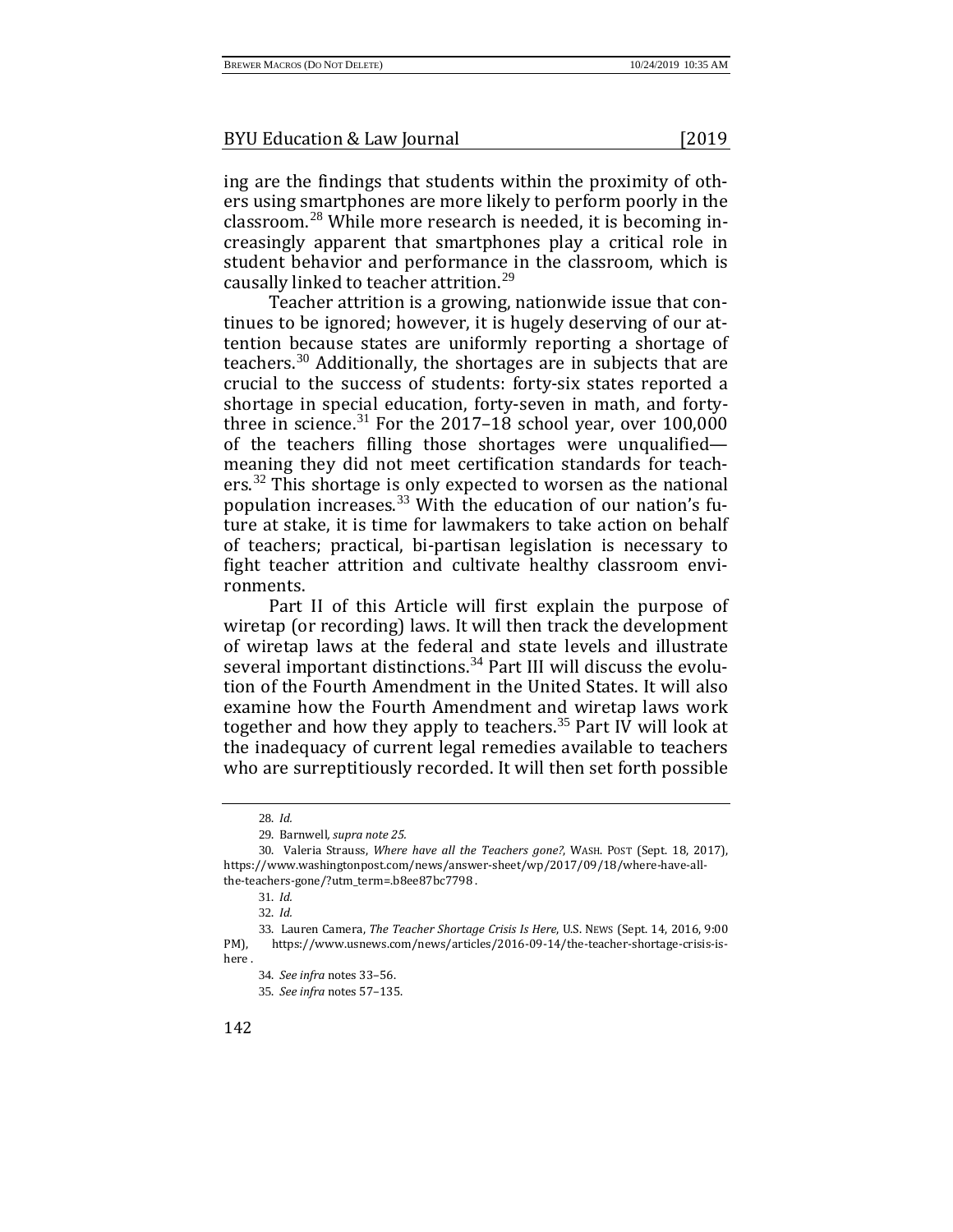district and classroom policies to help prevent recordings. Lastly, it will discuss the dire need for legislation regulating cell phone use in the classroom among the states. This Article will show that—amidst controversial issues such as state funding and bathroom bills—a prohibition on surreptitious recordings is commonsense legislation that will push education in the right direction.[36](#page-5-0)

#### II. WIRETAP LAWS: WHOSE CONSENT IS NEEDED?

Federal and state wiretap laws regulate when and how individuals may be recorded.[37](#page-5-1) Current wiretap laws were designed with two goals in mind: (1) to protect individuals' Fourth Amendment right to privacy (2) while also preserving law enforcement's ability to conduct searches and seizures based on probable cause.<sup>[38](#page-5-2)</sup> Over the years, the laws have evolved but the basic privacy interests behind them has largely remained the same.<sup>[39](#page-5-3)</sup>

#### *A. Federal Laws*

In 1918, Congress temporarily enacted federal wiretap laws to protect government messages during World War  $I<sup>40</sup>$  $I<sup>40</sup>$  $I<sup>40</sup>$ Following the war, Congress decided there was no longer a need for the wiretap laws and chose not to reenact them. $41$ Congress's inaction led to states taking on the issue without the help of the federal government.<sup>[42](#page-5-6)</sup> By 1928, forty-one of the then forty-eight states had statutes in place regulating the interception of messages, specifically through telephone and telegraph.[43](#page-5-7) In 1934, Congress passed the Communications Act, which expanded traditional state statutes to include a prohibi-

43. *See generally Id.*

<sup>36</sup>. *See infra* notes 132–75.

<span id="page-5-1"></span><span id="page-5-0"></span><sup>37</sup>. James X. Dempsey, *Communications Privacy In The Digital Age: Revitalizing The Federal Wiretap Laws to Enhance Privacy*, 8 ALB. L.J. SCI. &TECH. 65, 67 (1997).

<sup>38</sup>. *Id.*

<span id="page-5-7"></span><span id="page-5-6"></span><span id="page-5-5"></span><span id="page-5-4"></span><span id="page-5-3"></span><span id="page-5-2"></span><sup>39</sup>. *See generally* Gina Stevens & Charles Doyle, *Privacy: An Overview of Federal Statutes Governing Wiretapping and Electronic Eavesdropping,* Report for Congress 1, 2 (Jan. 13, 2003) https://epic.org/privacy/wiretap/98-326.pdf.

<sup>40</sup>. *See generally Id.*

<sup>41</sup>. *See generally Id.*

<sup>42</sup>. *See generally Id.*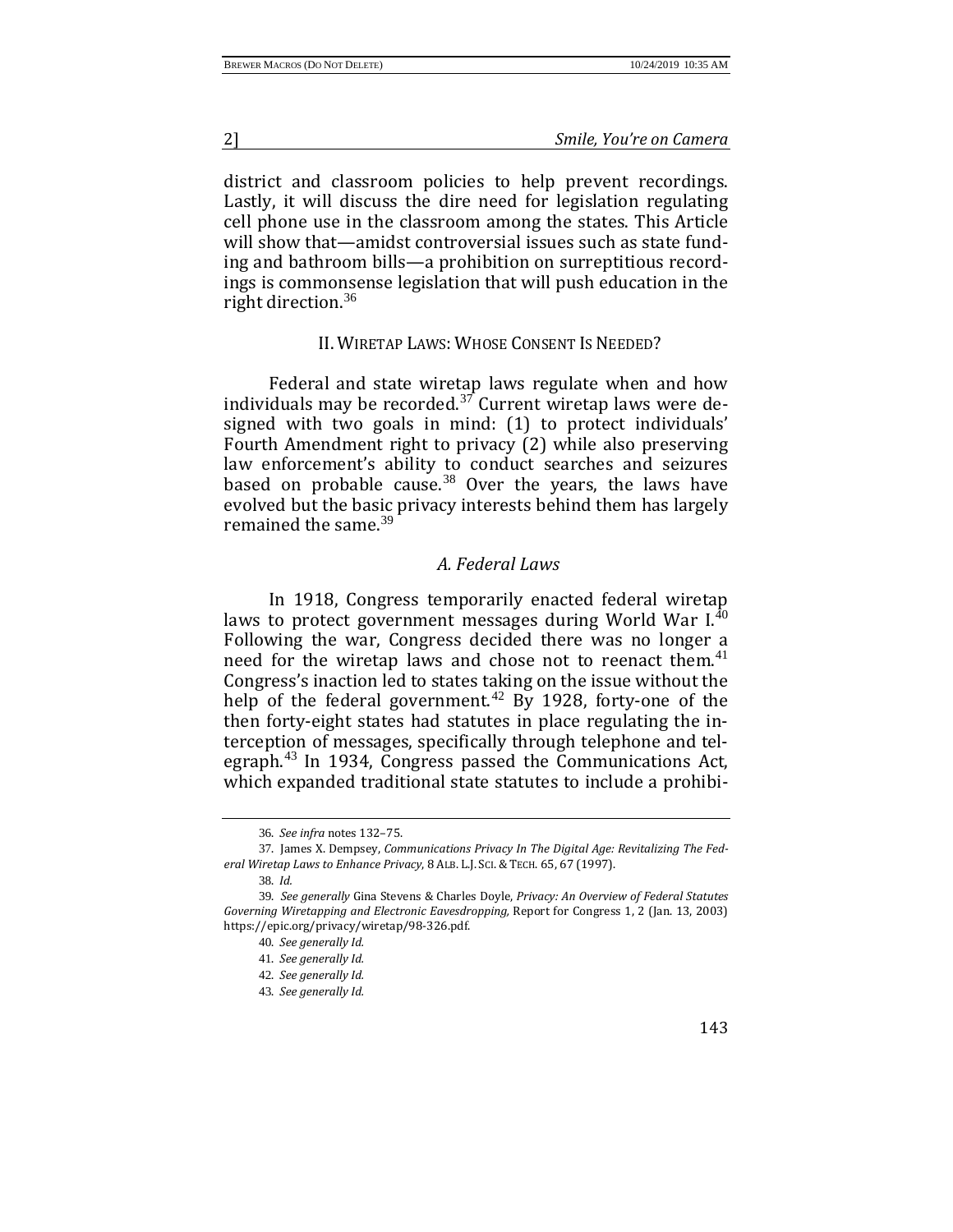tion on the interception and disclosure of radio and wire communications.[44](#page-6-0) The Communications Act was seen as a step towards further preserving the sanctity of an individual's Fourth Amendment right from the intrusion of a "Big Brother"<sup>[45](#page-6-1)</sup> government.[46](#page-6-2) The 1934 act, however, prevented the disclosure of intercepted communications but not the interception itself. $47$ As a consequence, police surveillance rapidly increased until 1967 when the Supreme Court ruled that unrestricted electronic surveillance by law enforcement violates individuals' Fourth Amendment rights.<sup>[48](#page-6-4)</sup> The Court held that police surveillance must be supported by a narrowly tailored warrant showing probable cause.[49](#page-6-5) In response to the Court's decision, Congress passed Title III of the Omnibus Crime Control and Safe Street Act of 1968, which ensured the limited use of wiretap-ping by law enforcement upon a showing of probable cause.<sup>[50](#page-6-6)</sup> Since 1968, Congress has amended aspects of Title III numerous times, either out of privacy concerns, law enforcement in-terests, or foreign intelligence interests.<sup>[51](#page-6-7)</sup> The act now extends beyond surveillance to include oral communications and requires the consent of at least one person that is party to a communication.[52](#page-6-8)

#### *B. State Laws*

<span id="page-6-0"></span>Currently, all fifty states have adopted wiretap laws to address privacy concerns and allow for criminal prosecution at the state level.<sup>[53](#page-6-9)</sup> Twelve states have statutes that offer its citi-zens added protections outside of federal law.<sup>[54](#page-6-10)</sup> These states

50. *Id.*

51. *See generally* Stevens & Doyle, *supra* note 35, at 7.

52. *Id.* 

<sup>44</sup>. *See generally Id.*

<span id="page-6-1"></span><sup>45</sup>. *See* George Orwell, 1984 (Plume Books 1983) (1949).

<sup>46</sup>. *See generally Id.*

<sup>47</sup>. *See generally* Stevens & Doyle, *supra* note 35.

<sup>48</sup>. *See* Dempsey, *supra* Note 33, at 70–71; *see generally* Stevens & Doyle, *supra* note 35.

<sup>49</sup>*.* Dempsey, *supra* note 33, at 71-72.

<span id="page-6-9"></span><span id="page-6-8"></span><span id="page-6-7"></span><span id="page-6-6"></span><span id="page-6-5"></span><span id="page-6-4"></span><span id="page-6-3"></span><span id="page-6-2"></span><sup>53</sup>. Reginald A. Hirsch, *Privacy Rights in a Public Society: Protecting Your Client and Yourself from Invasions of Privacy*, 57 S. TEX. L. REV. 579, 583 (2016).

<span id="page-6-10"></span><sup>54</sup>. Michael J. Gibson, *Just Because It's Legal Doesn't Mean You Can Do It: The Legality of Employee Eavesdropping and Illinois Workplace Recording Policies*, 46 LOY. U. CHI. L.J. 913, 920– 21 (2015).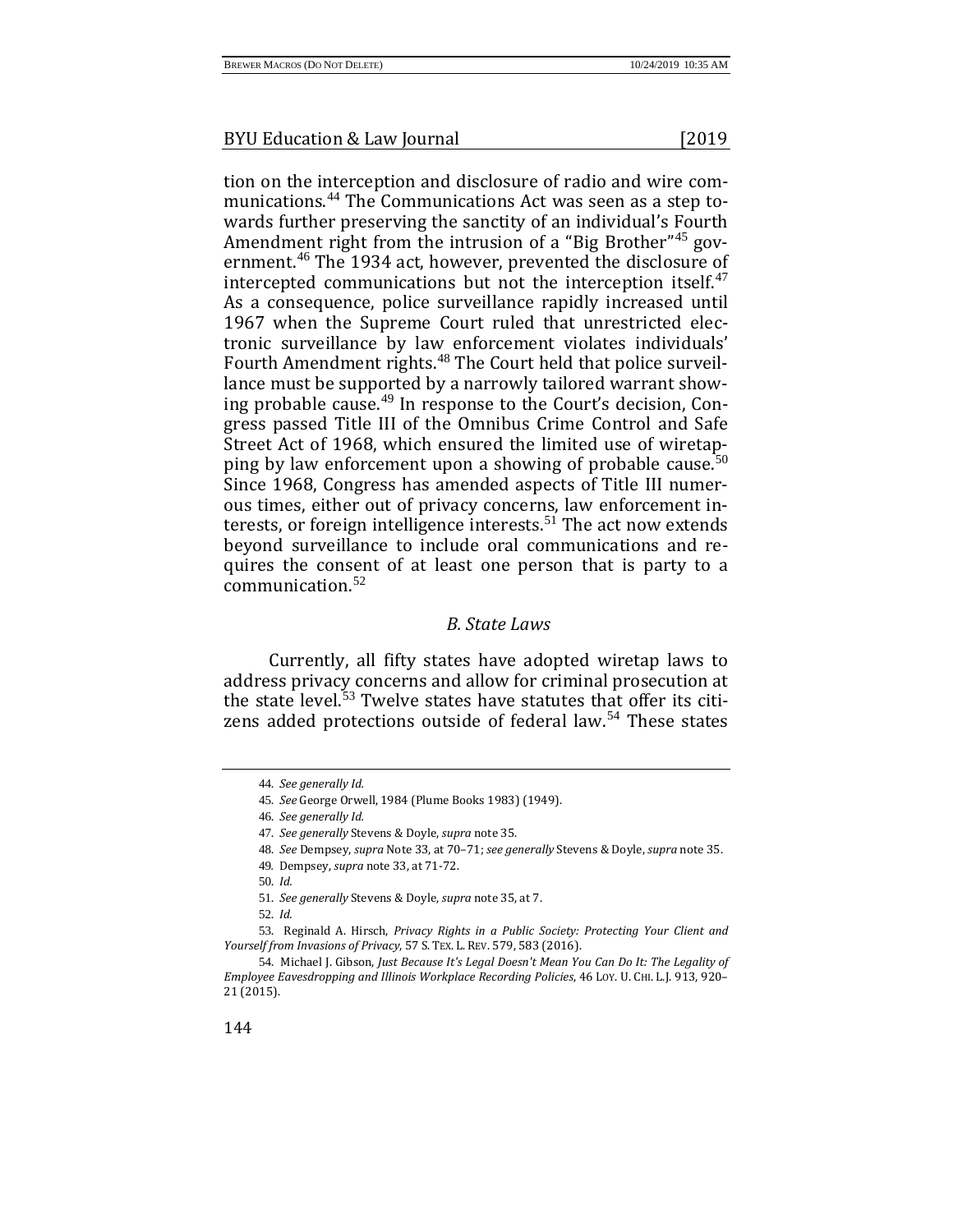require what is called "two-party consent" for the recording of oral communications.<sup>[55](#page-7-0)</sup> Two-party consent does not mean that only two parties must consent to the recording. Instead, twoparty consent states require that *every* party involved in the conversation consent to the recording.<sup>[56](#page-7-1)</sup> The remaining majority of states are "one-party consent" states, which offer protections similar to federal law. In one-party consent states, only one party must consent to the recording.<sup>[57](#page-7-2)</sup> So long as the individual creating the actual recording is a party to the conversa-tion, no additional consent is necessary.<sup>[58](#page-7-3)</sup> Such states are largely unregulated because the party recording is always considered a consenting party so long as they are an actual party to the conversation and are not hiding away in a closet.<sup>[59](#page-7-4)</sup> For teachers in one-party consent states, this means that students can video them without their consent or *awareness*, because it is likely that students are always a party to conversations within the classroom. $60$ 

#### III.PRIVACY LAWS IN THE CLASSROOM

For oral communications to be protected under federal and state wiretap laws, it must first be found that the individual had an objective expectation of privacy at the time of the communication. The U.S. Constitution guarantees individuals the right to security over "their persons" against unreasonable "intrusions into their privacy." $\frac{1}{61}$  $\frac{1}{61}$  $\frac{1}{61}$  As society has evolved, the right to privacy for individuals has struggled to keep pace.<sup>[62](#page-7-7)</sup> An invasion of one's privacy used to commonly be seen as listening outside the window of another or eavesdropping on a conversation through the walls. $63$  With the invention of electricity

<sup>55</sup>. *Id.* at 920.

<sup>56</sup>. *Id.* at 916.

<sup>57</sup>. *Id.* at 919; *see also* Hirsch, *supra* note 49, at 583.

<sup>58</sup>. Gibson, *supra* note 50 at 919.

<sup>59</sup>. *Id.*

<span id="page-7-8"></span><span id="page-7-7"></span><span id="page-7-6"></span><span id="page-7-5"></span><span id="page-7-4"></span><span id="page-7-3"></span><span id="page-7-2"></span><span id="page-7-1"></span><span id="page-7-0"></span><sup>60</sup>. If there are school policies in place prohibiting classroom recordings without prior teacher consent, the school can punish the student.

<sup>61</sup>. U.S. CONST. amend. IV.; Berger v. New York, 388 U.S. 41, 59 (1967).

<sup>62</sup>. *Berger*, 388 U.S. at 59.

<sup>63</sup>. *Id.* at 45.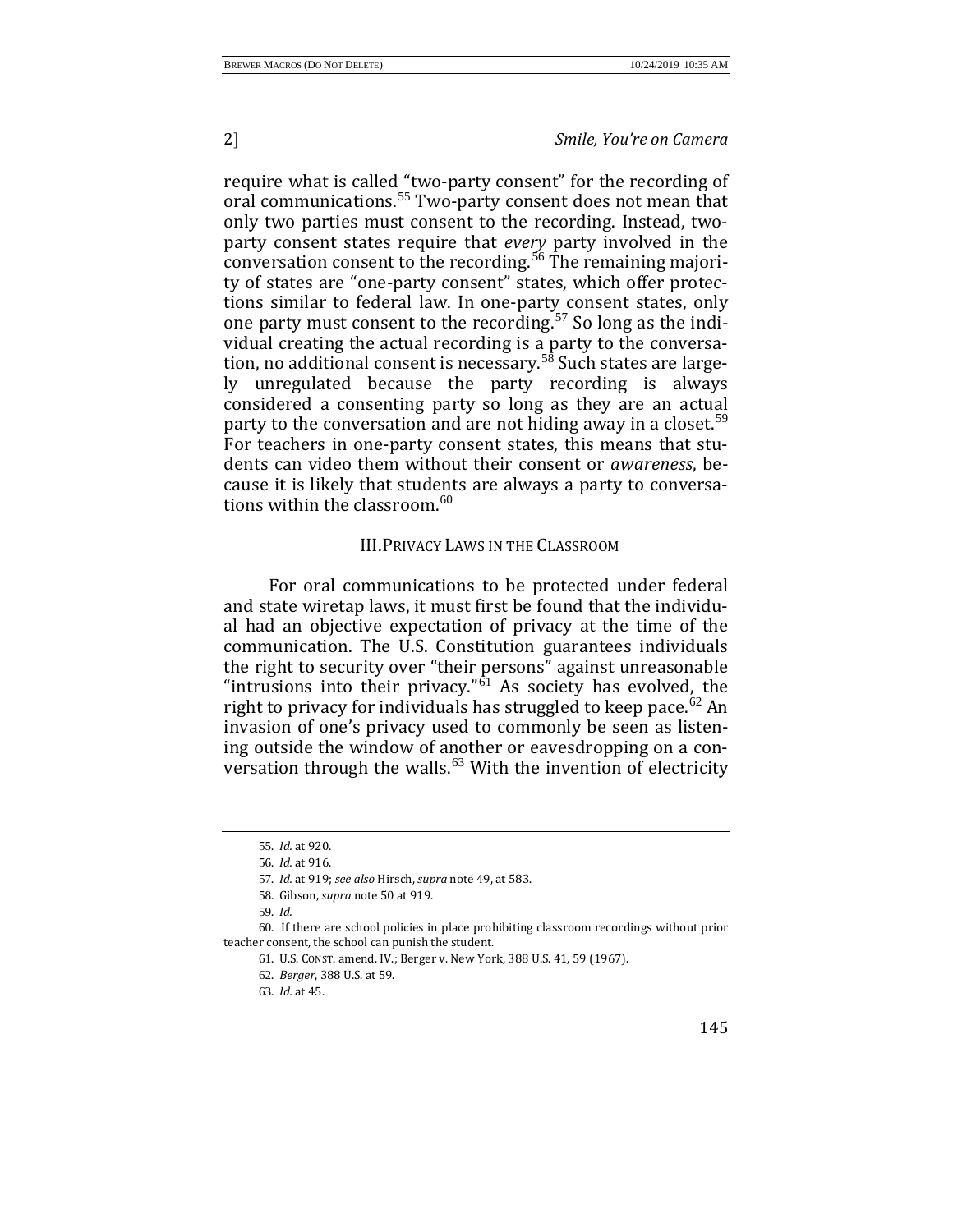came the interception of private telegraph messages.<sup>[64](#page-8-0)</sup> The telephone replaced the telegraph and brought with it wiretapping—the most sophisticated form of eavesdropping that the world had ever seen.<sup>[65](#page-8-1)</sup> Since then, society has continued to modernize eavesdropping through the creation of recording devices, some of which are small enough to fit in the end of a ballpoint pen or within a cufflink. $66$  Today, we now have smartphones which can instantly record audio, capture video footage, or snap pictures of unknowing targets, all at a mo-ment's notice. <sup>[67](#page-8-3)</sup>

Smartphones are embedded in nearly every facet of our modern-day society.[68](#page-8-4) A 2017 study showed that smartphones are commonplace around the globe; in fact, over half of the world now uses one.<sup>[69](#page-8-5)</sup> When it comes to students, a 2015 study showed that 86% of college students regularly use a smartphone, 82% of high school students, 66% of middle school students, and even 53% of elementary school stu-dents.<sup>[70](#page-8-6)</sup> For teachers, this means that the presence of smartphones in the classroom is virtually inevitable.<sup>[71](#page-8-7)</sup> And where smartphones go, so do social media applications.<sup>[72](#page-8-8)</sup> More than 98% of college-age students regularly use some form of social media, and 90% of teens between the ages of thirteen to seventeen go online daily.<sup>[73](#page-8-9)</sup> With more than  $\overline{8}$  out of 10 students regularly using smartphones, all the while with the capability of a worldwide audience at their fingertips, it is no wonder teachers are growing concerned about their privacy rights

68. *Id.*

<span id="page-8-5"></span><span id="page-8-4"></span>69. Simon Kemp, *Digital In 2017: Global Overview*, WE ARE SOCIAL (Jan. 24, 2017), https://wearesocial.com/special-reports/digital-in-2017-global-overview .<br>70. Student Mobile Device Survey 2015. PEARSON

<span id="page-8-6"></span>70*. Student Mobile Device Survey 2015*, PEARSON (June 2015), http://www.pearsoned.com/wp-content/uploads/2015-Pearson-Student-Mobile-Device-Survey-College.pdf.

71. *Student Mobile Device Survey 2015*, *supra* note 66.

<span id="page-8-8"></span><span id="page-8-7"></span>72. The issue of cyber-bulling within schools and social media liability is beyond the scope of this paper.

<span id="page-8-9"></span>73. *See* Modo Labs Team, *Social Media Use Among College Students and Teens – What's In, What's Out, And Why*, MODO LABS BLOG (Apr. 26, 2016), https://www.modolabs.com/blogpost/social-media-use-among-college-students-and-teens-whats-in-whats-out-and-why/.

<sup>64</sup>. *Id.*

<sup>65</sup>. *Id.* at 46.

<sup>66</sup>. *Id.* at 46–47.

<span id="page-8-3"></span><span id="page-8-2"></span><span id="page-8-1"></span><span id="page-8-0"></span><sup>67</sup>. Cynthia A. Brown & Carol M. Bast, *Professional Responsibility: Making "Smart" Ethical Decisions While Making The Most Of "Smart" Technology*, 48 CREIGHTON L. REV. 737, 739 (2015).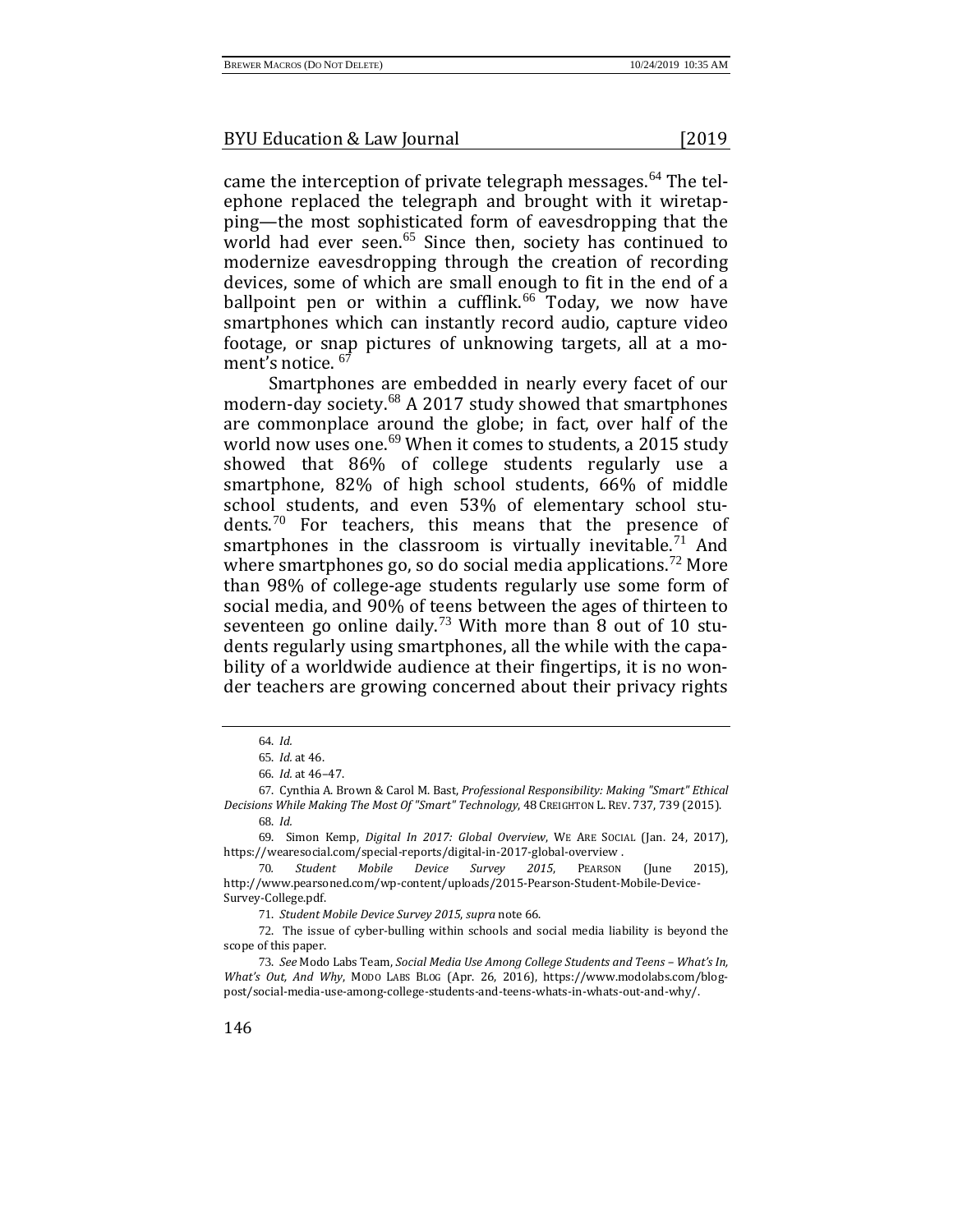in the classroom.[74](#page-9-0) Classroom lectures, comments, and disruptions are no longer contained within the classroom; they are now subject to potential scrutiny by millions across the globe.

Section A will now explore the general test for analyzing privacy rights, as set forth by the Supreme Court.<sup>[75](#page-9-1)</sup> Section B will illustrate how courts around the nation have applied the test to teachers.<sup>[76](#page-9-2)</sup> Section C will then take a closer look at Texas case law, which illustrates the many ambiguities in the test when applying it to teachers in the workplace.<sup>[77](#page-9-3)</sup>

#### *A. Fourth Amendment Standard*

The recent reprimand of five Amarillo teachers who were recorded having a conversation over dinner has many teachers wondering exactly where they are safe from recordings.<sup>[78](#page-9-4)</sup> Privacy is something that society—including teachers—greatly values. This concept is illustrated by the Fourth Amendment, which protects all individuals from unlawful searches and sei-zures.<sup>[79](#page-9-5)</sup> Common-law further dictates that an individual's right to privacy is inherently protected under the Fourth Amend-ment.<sup>[80](#page-9-6)</sup> This protection extends not only to the search and seizure of "tangible" objects but to the "recording of oral statements" as well. $81$  This concept is best illustrated in the landmark case *Katz v. United States*. In *Katz*, the Court held that law enforcement's warrantless recording of the defendant's conversations in a phone booth directly violated his Fourth

<span id="page-9-5"></span>79. U.S. CONST. amend. IV; see Berger v. New York, 388 U.S. 41, 59 (1976); *see also* Silverman v. United States, 365 U.S. 505, 511 (1961); *see also* Wong Sun v. United States, 371 U.S. 471, 485 (1963). The Fourth Amendment is not applicable in private school settings and is beyond the scope of this paper. MARY A. LENTZ, INTRODUCTION TO SCHOOL LAW § 1:3 (2017).

80. U.S. CONST. amend. IV.

<span id="page-9-7"></span><span id="page-9-6"></span>81. Katz v. United States, 389 U.S. 347, 353 (1967) (holding that police could not use recordings obtained without a warrant to convict defendant of illegal wagering).

<sup>74</sup>. *Student Mobile Device Survey 2015*, *supra* note 66.

<sup>75</sup>. *See infra* notes 74–85.

<sup>76</sup>. *See infra* notes 86–104.

<sup>77</sup>. *See infra* notes 105–35.

<span id="page-9-4"></span><span id="page-9-3"></span><span id="page-9-2"></span><span id="page-9-1"></span><span id="page-9-0"></span><sup>78</sup>. *See* Eline de Bruijn, *5 Texas educators return to classrooms after allegedly making fun of students with disabilities*, DALL. NEWS (Oct. 26, 2017),) https://www.dallasnews.com/news/texas/2017/10/18/texas-moms-heart-just-sank-readteachers-making-fun-dyslexic-son. It has been held, generally, that privacy protections do not extend to crowded public places such as restaurants. *Wilkins v. NBC*, 71 Cal. App. 4th 1066, 1078 (Cal. App. Dep't Super. Ct. 1999).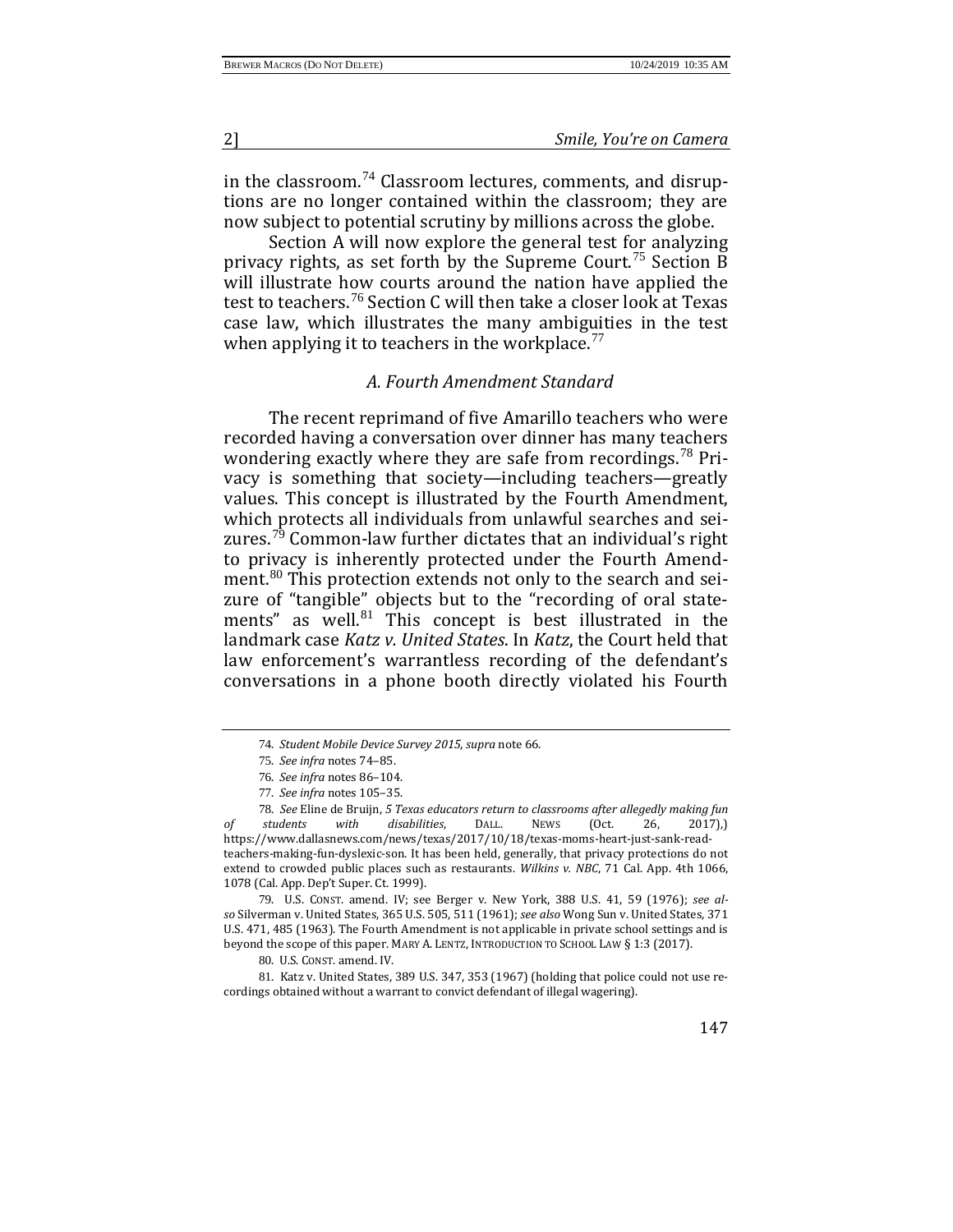Amendment right.<sup>[82](#page-10-0)</sup> In making this determination, Justice Harlan laid out a two-part test in his concurring opinion that has since been accepted as the "reasonable expectation of privacy" test. $83$  It states that an individual has a legitimate expectation of privacy if (1) they demonstrate a subjective expectation that (2) society considers objectively reasonable. $84$ 

The Court also held that "the 4th amendment protects people, not places," but the place—among other circumstances—should be largely considered by courts under a privacy analysis.[85](#page-10-3) For instance, in *Katz* the issue hinged not on whether there was a valid expectation of privacy in a phone booth, but, specifically, whether the defendant himself had a reasonable expectation of privacy in the phone booth, considering the circumstances.[86](#page-10-4) Surrounding circumstances are analyzed by looking at several factors including:

- 1) The person's proprietary or possessory interest in the place searched;
- 2) Whether the person's presence in or on the place searched was legitimate;
- 3) Whether the person had a right to exclude others from the place;
- 4) Whether the person took normal precautions, prior to the search, which are customarily taken to protect privacy in the place;
- 5) Whether the place searched was put to private use; and
- 6) Whether the person's claim of privacy is consistent with the historical notion of privacy.

In *Katz*, the circumstances demonstrated a reasonable expectation of privacy because the defendant closed the door in the phone booth and reasonably believed the conversation was private.<sup>[87](#page-10-5)</sup> The fact that the phone booth was open to the

<sup>82</sup>. *Id.* at 353.

<sup>83</sup>. *Id.* at 361.

<sup>84</sup>. *See* Texas v. Betts, 397 S.W.3d 198, 203 (Tex. Crim. App. 2013).

<span id="page-10-5"></span><span id="page-10-4"></span><span id="page-10-3"></span><span id="page-10-2"></span><span id="page-10-1"></span><span id="page-10-0"></span><sup>85</sup>. *Katz*, 389 U.S. at 361; *see also* Crosby v. Texas, 750 S.W.2d 768 (Tex. Crim. App. 1987).

<sup>86</sup>. *Katz,* 389 U.S. at 352.

<sup>87</sup>. *Katz*, 389 U.S. at 352.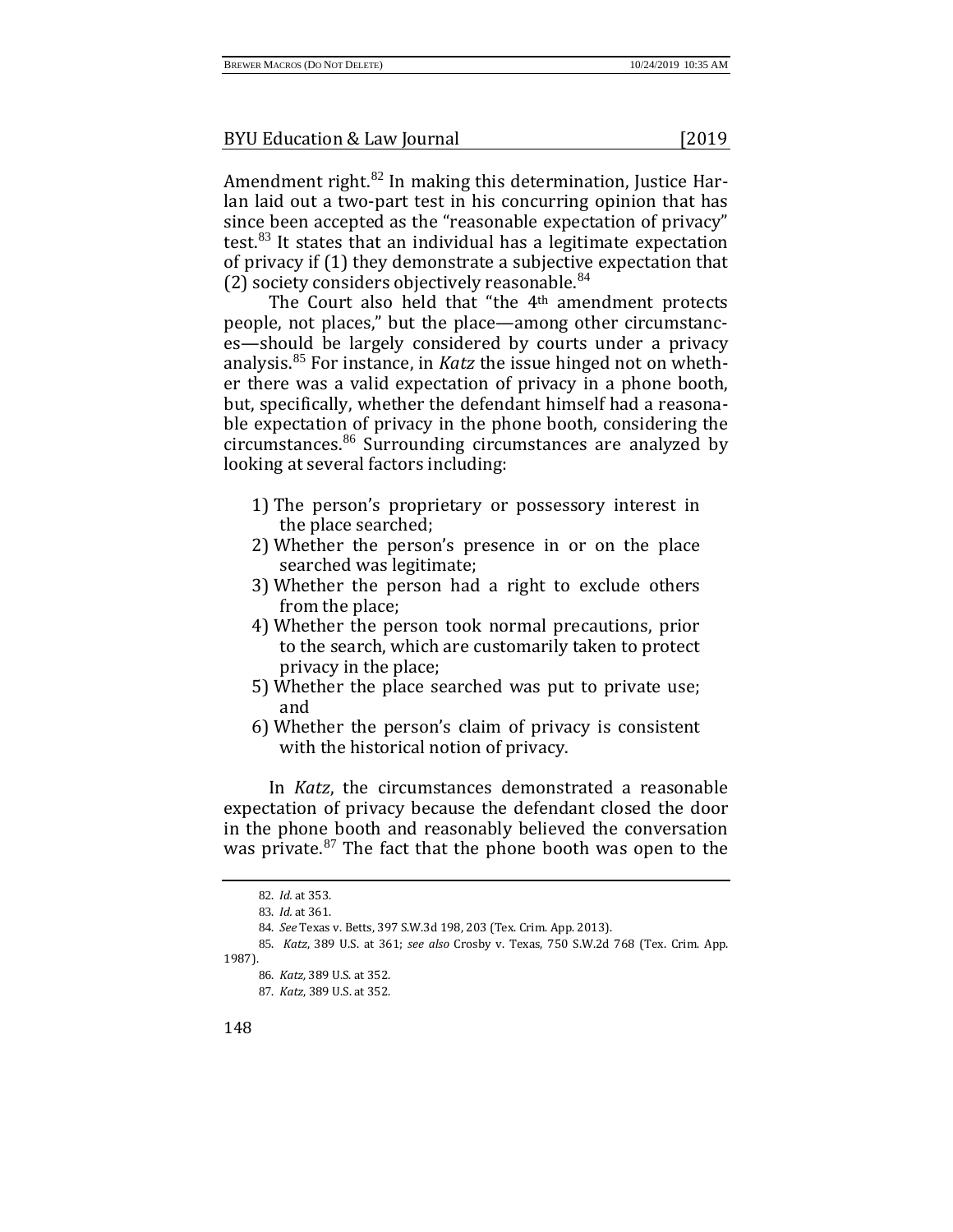public was not conclusive. <sup>[88](#page-11-0)</sup> Today—over fifty years later—the *Katz* analysis still stands as the precedential test to be used when analyzing Fourth Amendment claims.

# *B. Application in Schools*

Applying the *Katz* analysis around the nation, courts have held that teachers maintain a diminished right to privacy while at work.[89](#page-11-1) Despite such rulings, many teachers strongly believe that they should be allowed to teach free from invasive intrusions—including surreptitious recordings. $90$  Most case law in the United States involves surreptitious recordings by school officials, not by students. When it comes to recordings taken by *school officials*, courts have generally held that the interest of districts in ensuring the well-being and safety of students is superior to the privacy interests of teachers. $91$  But, courts have been reluctant to fully strip away the privacy rights of teachers. Instead, courts consider each situation on a case-by-case basis, looking at the totality of the circumstances surrounding the alleged invasion, including the *Katz* factors.<sup>[92](#page-11-4)</sup> One factor that has proven to be highly influential with the courts is whether the teacher in question had exclusive use over the space where the recording took place or whether it was shared. $93$ 

Despite the courts' many unanimous holdings that privacy rights follow the individual and not the place, the location of a teacher's communications has proven to carry significant weight with the courts.<sup>[94](#page-11-6)</sup> A Pennsylvania state court ruled that a school bus driver had no reasonable expectation of privacy on the bus he drove because the bus was a public space with-out any real restrictions to access.<sup>[95](#page-11-7)</sup> An Ohio state court ruled that school custodians who were terminated based on footage from a hidden video had no reasonable expectation of privacy

<sup>88</sup>. *Id.* 

<span id="page-11-1"></span><span id="page-11-0"></span><sup>89</sup>. *See* Plock v. Bd. of Educ., 545 F. Supp. 2d 755, 757 (N.D. Ill. 2007); Goodwin v. Moyer, 549 F. Supp. 2d 621, 633 (M.D. Pa. 2006).

<span id="page-11-7"></span><span id="page-11-6"></span><span id="page-11-5"></span><span id="page-11-4"></span><span id="page-11-3"></span><span id="page-11-2"></span><sup>90</sup>. Ralph D. Mawdsley, *The Law In Providing Education: School Board Control Over Education And A Teacher's Right To Privacy*, 23 ST. LOUIS U. PUB. L. REV. 609, 621–22 (2004).

<sup>91</sup>. *Id.* at 622.

<sup>92</sup>. *Plock*, 545 F. Supp. 2d at 757.

<sup>93</sup>. *Id.*

<sup>94</sup>. *Id.*

*<sup>95</sup>*. *Goodwin*, 549 F. Supp. 2d at 633.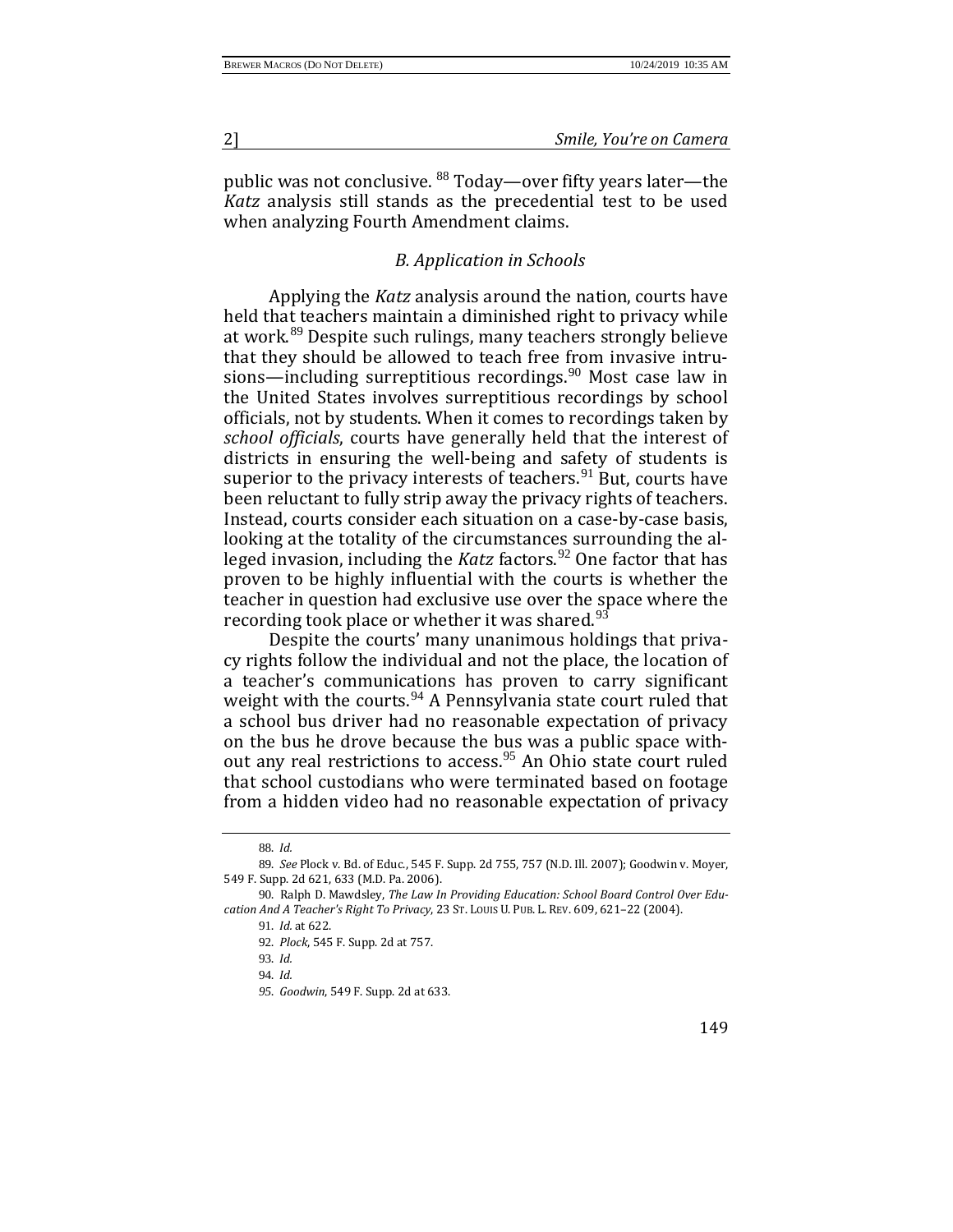in the break room because it was shared with fellow colleagues.[96](#page-12-0) A New Hampshire state court took an even narrower approach when it held that a custodian who was involuntarily recorded in a classroom had no reasonable expectation of privacy—even though he was the only one with access to the room at the time the video was set to record.<sup>[97](#page-12-1)</sup> The court ruled that "the classroom was not [the custodian's] personal space," even though he had sole access to the room at the time and his purpose in the room was limited to his custodial duties.<sup>[98](#page-12-2)</sup>

Furthermore, state courts have almost sweepingly viewed classrooms as public settings, effectively eliminating the privacy rights of teachers.<sup>[99](#page-12-3)</sup> A California court ruled that a science teacher had no reasonable expectation of privacy, because in a classroom "[c]ommunications and activities on the part of a teacher will virtually never be confined to the classroom."[100](#page-12-4) Similarly, an Illinois court ruled that four special education teachers had no expectation of privacy in their classroom, because it is a public space in which they "communicate with members of the public."<sup>[101](#page-12-5)</sup> The court further noted that it is not only possible that communications in the classroom might be repeated outside of the classroom, but it is "virtually" certain that they will be repeated, and, therefore, bear no rea-sonable expectation of privacy.<sup>[102](#page-12-6)</sup> Teachers should expect that what they say *in* the classroom will be discussed by students with "parents, other students, other teachers, and administrators" *outside* of the classroom.<sup>[103](#page-12-7)</sup> Around the nation, courts have cautiously limited the privacy rights of school employees during the scope of the job, whether it be on a bus,  $104$  a class-

<sup>96</sup>. Brannen v. Kings Local Sch. Dist., 761 N.E.2d 84, 90-91 (Ohio Ct. App. 2001).

<span id="page-12-1"></span><span id="page-12-0"></span><sup>97</sup>. *Compare* New Hampshire v. McLellan, 744 A.2d 611, 614 (N.H. 1999) (holding that a custodian had no expectation of privacy in a classroom because it was not the custodian's personal space—even though access at the time was restricted to the custodian), *with Brannen*, 761 N.E.2d 84 at 90-91 (holding that a teacher had no reasonable expectation of privacy in a break room because it was a public space shared with colleagues).

<sup>98</sup>. *McLellan*, 744 A.2d at 615.

<span id="page-12-8"></span><span id="page-12-7"></span><span id="page-12-6"></span><span id="page-12-5"></span><span id="page-12-4"></span><span id="page-12-3"></span><span id="page-12-2"></span><sup>99</sup>. *See Plock*, 545 F. Supp. at 757; Evens v. Superior Court of L.A. Cty., 91 Cal. Rptr. 2d 497, 499 (Cal. App. Dep't Super. Ct. 1999); *McLellan*, 744 A.2d at 606.

<sup>100</sup>. *Evens*, 91 Cal. Rptr. 2d at 499.

<sup>101</sup>. *Plock*, 545 F. Supp. at 758.

<sup>102</sup>. *Id.*

<sup>103</sup>. *Id.*

<sup>104</sup>. *See* Goodwin v. Moyer, 549 F. Supp. 2d 621, 634 (M.D. Pa. 2006).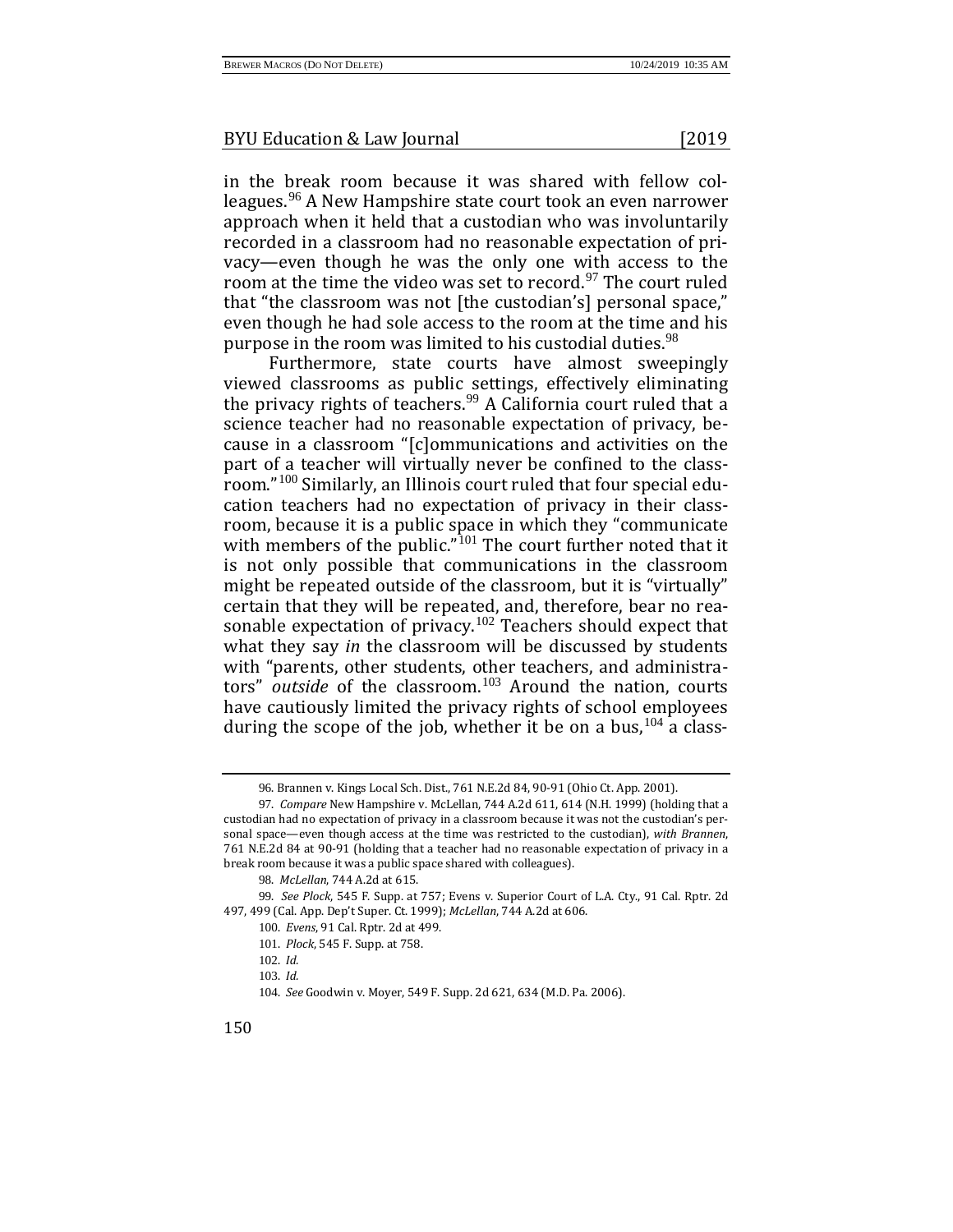room full of students,<sup>[105](#page-13-0)</sup> or an empty classroom accessible only to a custodian.<sup>[106](#page-13-1)</sup> The reasoning remains the same: the government's interest in the safety and well-being of students is superior to the privacy rights of school employees.<sup>[107](#page-13-2)</sup>

#### *C. Inconsistencies by the Courts*

The application of the Fourth Amendment, as it relates to teachers, is still a very ambiguous and difficult application for the courts.[108](#page-13-3) Courts have historically held that the privacy rights of teachers are not simply "shed" at the "school house gate;"[109](#page-13-4) instead, teachers are granted protections under federal and state wiretap laws wherever they hold a reasonable expectation of privacy under the Fourth Amendment. Thus, courts must *first* perform a complicated Fourth Amendment analysis before they can then determine whether a teacher is protected under wiretap laws. When determining if a person held a reasonable expectation of privacy, the court's outcome can change based on the slightest variation in facts. Although Texas has little case law on the matter, what case law it does have demonstrates varied results.<sup>[110](#page-13-5)</sup>

In *Roberts v. Houston Independent School District*, [111](#page-13-6) the court held that a Houston teacher had no reasonable expectation of privacy in her classroom when she was recorded by school officials.<sup>[112](#page-13-7)</sup> The court noted that "the activity of teaching in a public classroom does not fall within the expected zone of

112. *Id.* at 111.

<sup>105</sup>. *See Evens*, 91 Cal. Rptr. 2d at 499.

<sup>106</sup>. *See* New Hampshire v. McLellan, 744 A.2d 611, 615 (N.H. 1999).

<sup>107</sup>. *Goodwin*, 549 F. Supp. 2d at 634.

<sup>108</sup>. *See Goodwin*, 549 F. Supp. 2d at 634, *see also Evens*, 91 Cal. Rptr. 2d at 499.

<span id="page-13-4"></span><span id="page-13-3"></span><span id="page-13-2"></span><span id="page-13-1"></span><span id="page-13-0"></span><sup>109</sup>. *Cf.* Tinker v. Des Moines, 393 U.S. 503, 506 (1969) (holding that teachers' and students' freedom of speech and expression rights are not eliminated contingent on the setting but, instead, a stricter analysis is necessary; it follows that privacy rights would also not be eliminated simply because students and teachers are at school).

<span id="page-13-7"></span><span id="page-13-6"></span><span id="page-13-5"></span><sup>110</sup>. *Compare* Roberts v. Hous. Indep. Sch. Dist., 788 S.W.2d 107, 111 (Tex. App.— Houston [1st Dist.] 1990, writ denied) (holding that "the activity of teaching in a public classroom does not fall within the expected zone of privacy"), *with* Long v. Texas, 535 S.W.3d 511, 539 (Tex. Crim. App. 2017), *cert. denied*, 138 S. Ct. 1006 (2018) (holding that a coach instructing his players during half-time in a locker-room had a reasonable expectation of privacy even though the locker-rom was being used for instructional purposes at the time of the recording).

<sup>111</sup>. *Roberts*, 788 S.W.2d at 107.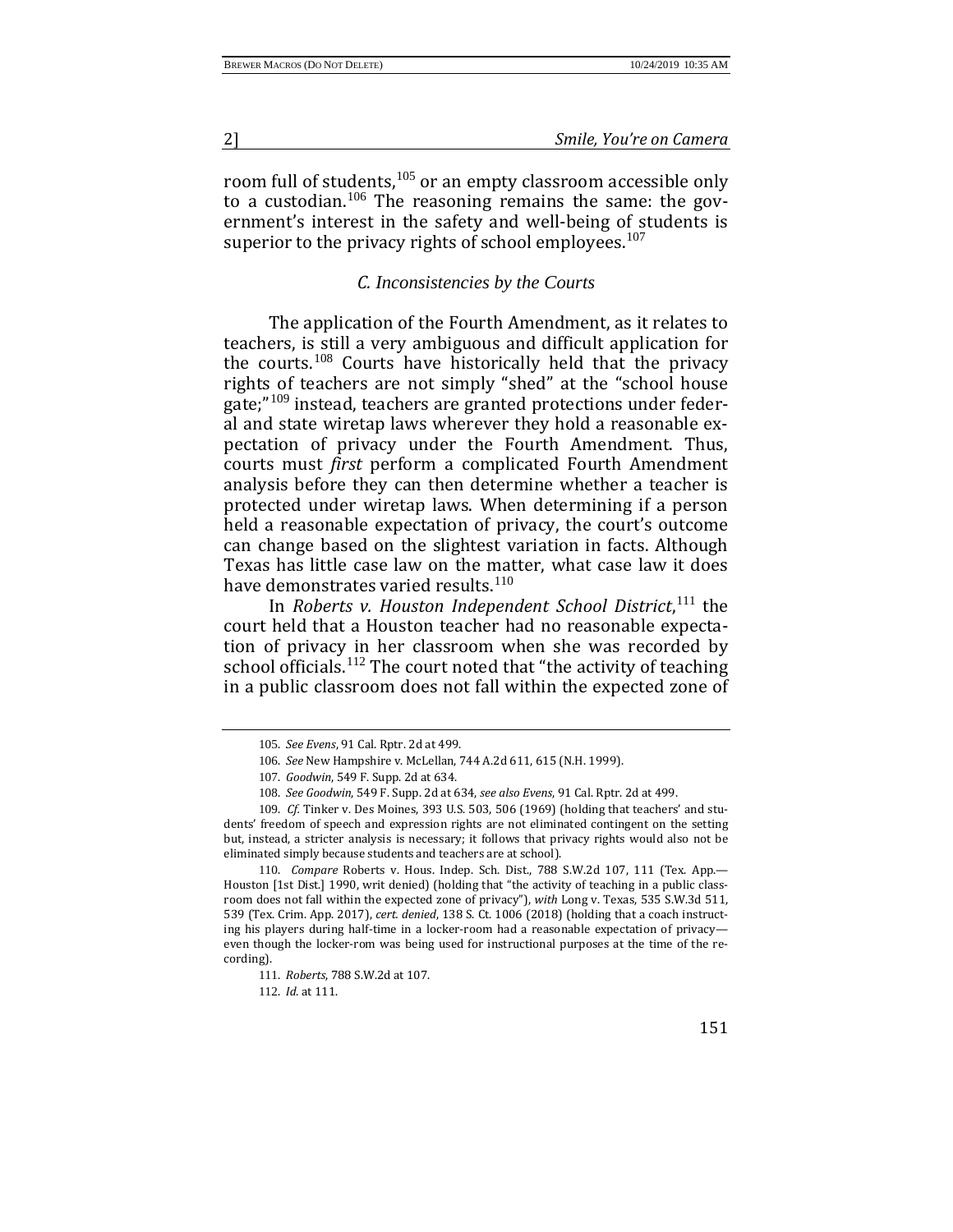privacy" under the Fourth Amendment, regardless of whether the teacher consents to the recording.<sup>[113](#page-14-0)</sup> Furthermore, the fact that the teacher was openly recorded several times before and was—again—being recorded in plain view, demonstrates that any expectation of privacy she had was simply unreasona $b$ le.<sup>[114](#page-14-1)</sup>

While the outcome in *Roberts* is similar to that of other state courts, a recent case heard by the Texas Court of Criminal Appeals resulted in a very different conclusion. *Long v. Texas* illustrates the ambiguity in privacy rights as applied to teachers, and why a more clear line must be drawn . *Long* was one of the first cases in the nation involving a surreptitious recording by a *student* instead of a school official. In this case, Coach Townsend—a high school basketball coach—was surreptitiously recorded giving half-time and post-game speeches to his players in the locker-room.<sup>[115](#page-14-2)</sup> The student, C.L., snuck into the locker-room and hid her iPhone so that it would record Townsend's speeches.<sup>[116](#page-14-3)</sup> C.L. then presented the video to the school board so that the board members could see "how he acts" before considering his contract renewal. $117$  The district turned the video over to the police who charged C.L. with violating Texas' one-party consent wiretap statute since she was not a party to the conversation.<sup>[118](#page-14-5)</sup> At trial, C.L. argued that she did not violate the statute because Townsend did not have a reasonable expectation of privacy.<sup>[119](#page-14-6)</sup> She claimed that, at the time of the recording, the locker-room was serving as a public classroom similar to the public classroom in *Roberts*. [120](#page-14-7) The trial court acquitted C.L, the Court of Appeals affirmed, but the Court of Criminal Appeals reversed and held that Townsend did have a reasonable expectation of privacy in the lockerroom.[121](#page-14-8) Like in *Katz,* here the court did not evaluate the content of Townsend's speeches to determine reasonableness; in-

<span id="page-14-8"></span><span id="page-14-7"></span><span id="page-14-6"></span><span id="page-14-5"></span><span id="page-14-4"></span><span id="page-14-3"></span><span id="page-14-2"></span><span id="page-14-1"></span><span id="page-14-0"></span>113. *Id.* . *Id.* at 108. . *Long*, 535 S.W.3d at 515. . *Id.* at 515–16. 117. *Id.* . *Id.* at 515, 517. . *Id.* at 518. 120. *Id*. . *Id.* at 518, 542.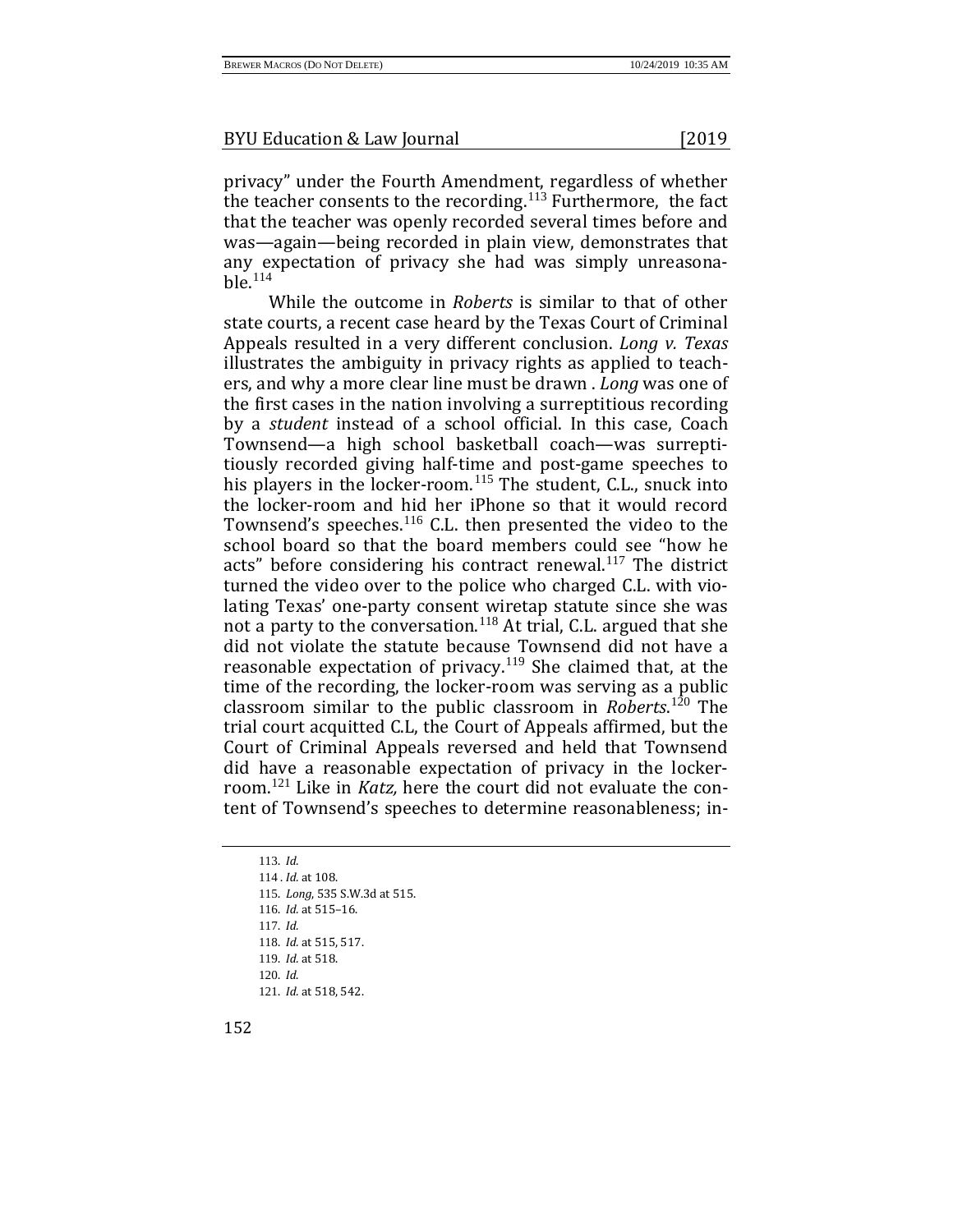stead, the court focused on the place where the speech took place. [122](#page-15-0) In assessing the relevance of the locker-room, the court considered the following facts:

- 1) Townsend had a possessory interest and could exclude individuals from the locker room;
- 2) Townsend believed the room was restricted to players and coaches;
- 3) C.L. had to pose as an equipment manager to gain access to the room; and
- 4) The entry to the room was designed for additional privacy.<sup>[123](#page-15-1)</sup>

Based on these facts, the Court held that Townsend had a reasonable expectation of privacy.[124](#page-15-2)

In coming to its decision, however, the court carefully navigated around case law to rule that Townsend's expectation of privacy was reasonable. The court likened the case to *Mancusi v. Deforte*, a 1968 U.S. Supreme Court case.[125](#page-15-3) In *Mancusi*, the Court held that an employee had a reasonable expectation of privacy in his shared office<sup>[126](#page-15-4)</sup> (where police seized paper documents from the defendant's shared office space without a warrant).<sup>[127](#page-15-5)</sup> The Court noted that the right to privacy is not automatically relinquished in shared spaces; instead, alleged privacy violations must be carefully scrutinized in context with the other facts.[128](#page-15-6) In comparing Townsend's case to *Mancusi*, the court failed to distinguish between tangible objects and oral communications. The defendant in *Mancusi* had a reasonable expectation of privacy—even in a shared office—because the documents seized by police were tangible documents accessible only by the defendant.[129](#page-15-7) In contrast, Townsend's speech was orated to a room full of coaches and teenage stu-

<sup>122</sup>. *Id.* at 527.

<sup>123</sup>. *Id.* at 530.

<span id="page-15-7"></span><span id="page-15-6"></span><span id="page-15-5"></span><span id="page-15-4"></span><span id="page-15-3"></span><span id="page-15-2"></span><span id="page-15-1"></span><span id="page-15-0"></span><sup>124</sup>. *Id.* at 538; Castillo v. Texas, No. 14-16-00296-CR, 2017 WL 4844481, at \*4 (Tex. App.—Houston [14th Dist.] Oct. 26, 2017, no. pet.) (mem. op., not designated for public).

<sup>125</sup>. *Long*, 535 S.W.3d at 529.

<sup>126</sup>. *See id.*; *see also* Mancusi v. DeForte, 392 U.S. 364, 377 (1968).

<sup>127</sup>. *Mancusi*, 392 U.S. at 377.

<sup>128</sup>. *Mancusi*, 392 U.S. at 369–70.

<sup>129</sup>. *Id.* at 377.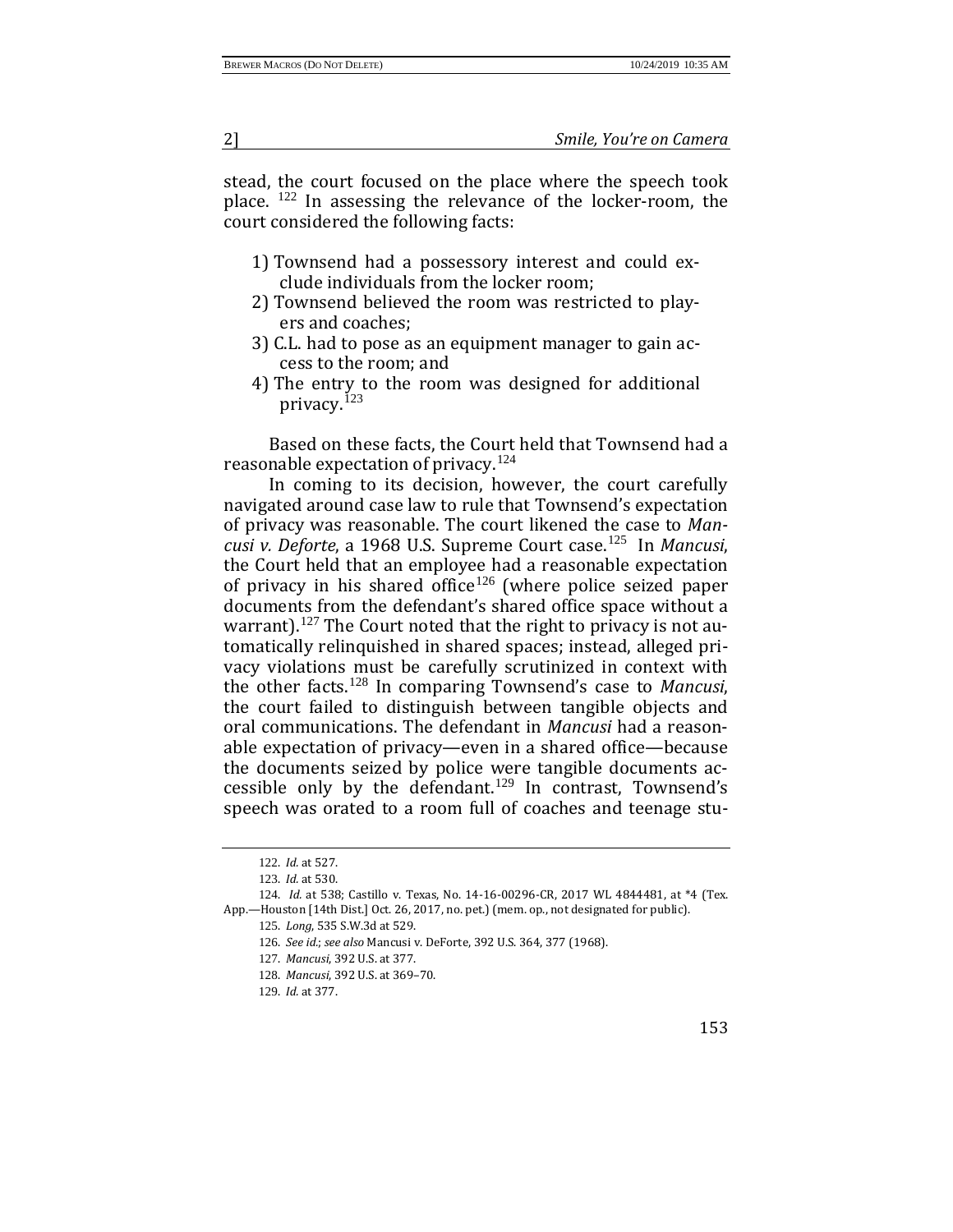The court also distinguished Townsend's case from *Roberts v. Houston Independent School District*. [131](#page-16-1) In *Roberts*, the court held that teaching in a public classroom does not fall within the zone of privacy.<sup>[132](#page-16-2)</sup> C.L. argued that Townsend, a high school coach, is no different than any other classroom teacher because a coach's primary job is to educate.<sup>[133](#page-16-3)</sup> Furthermore, C.L. argued that a public classroom is any place a teacher is in-structing students—a locker-room in this instance.<sup>[134](#page-16-4)</sup> In *Roberts*, the teacher's classroom was outside the zone of privacy because it was open to the public and there was nothing to in-dicate any restrictions on access.<sup>[135](#page-16-5)</sup> Here, the court distinguished from *Roberts* because the locker-room was *restricted* to coaches and players.<sup>[136](#page-16-6)</sup> To contend that classrooms such as in *Roberts* are an open forum without restrictions is outlandish. In doing so, however, the court was able to preserve a level of privacy for teachers and avoid overruling precedent. In *Long*, it is clear from the circumstances that the locker-room where Townsend was educating his athletes was functioning as a classroom and should also fall outside the zone of privacy.<sup>[137](#page-16-7)</sup>

While the court's intentions in the preceding case were likely honorable, the opinion skirts and defies existing case law to ensure that teachers maintain some level of constitutional rights in the workplace.[138](#page-16-8) The opinion created precedent that further complicates an already muddled issue. When and where a teacher holds a reasonable expectation of privacy is now more unclear than ever before. The opinion in *Long* makes

134. *Id.* at 311.

135. *Id.* at 531.

<span id="page-16-6"></span><span id="page-16-5"></span>136. *Id.* at 520; Roberts v. Hous. Indep. Sch. Dist., 788 S.W.2d 107, 111 (Tex. App.— Houston [1st Dist.] 1990, writ denied).

137. *Long*, 535 S.W.3d at 525.

<span id="page-16-8"></span><span id="page-16-7"></span>138. *See Mancusi*, 392 U.S. at 377; *See also Roberts*, 788 S.W.2d at 107. The court also demonstrates some hesitancy to rule that a locker-room can be considered a public setting for purposes of recording. *Long*, 535 S.W.3d at 530–38.

<sup>130</sup>. *Contra Long*, 535 S.W.3d at 525.

<sup>131</sup>. *Id.* at 532.

<sup>132</sup>. *Id.*

<span id="page-16-4"></span><span id="page-16-3"></span><span id="page-16-2"></span><span id="page-16-1"></span><span id="page-16-0"></span><sup>133</sup>. Long v. Texas, 469 S.W.3d 304, 310 (Tex. App.—El Paso 2015), *rev'd,* 535 S.W.3d 511 (Tex. Crim. App. 2017).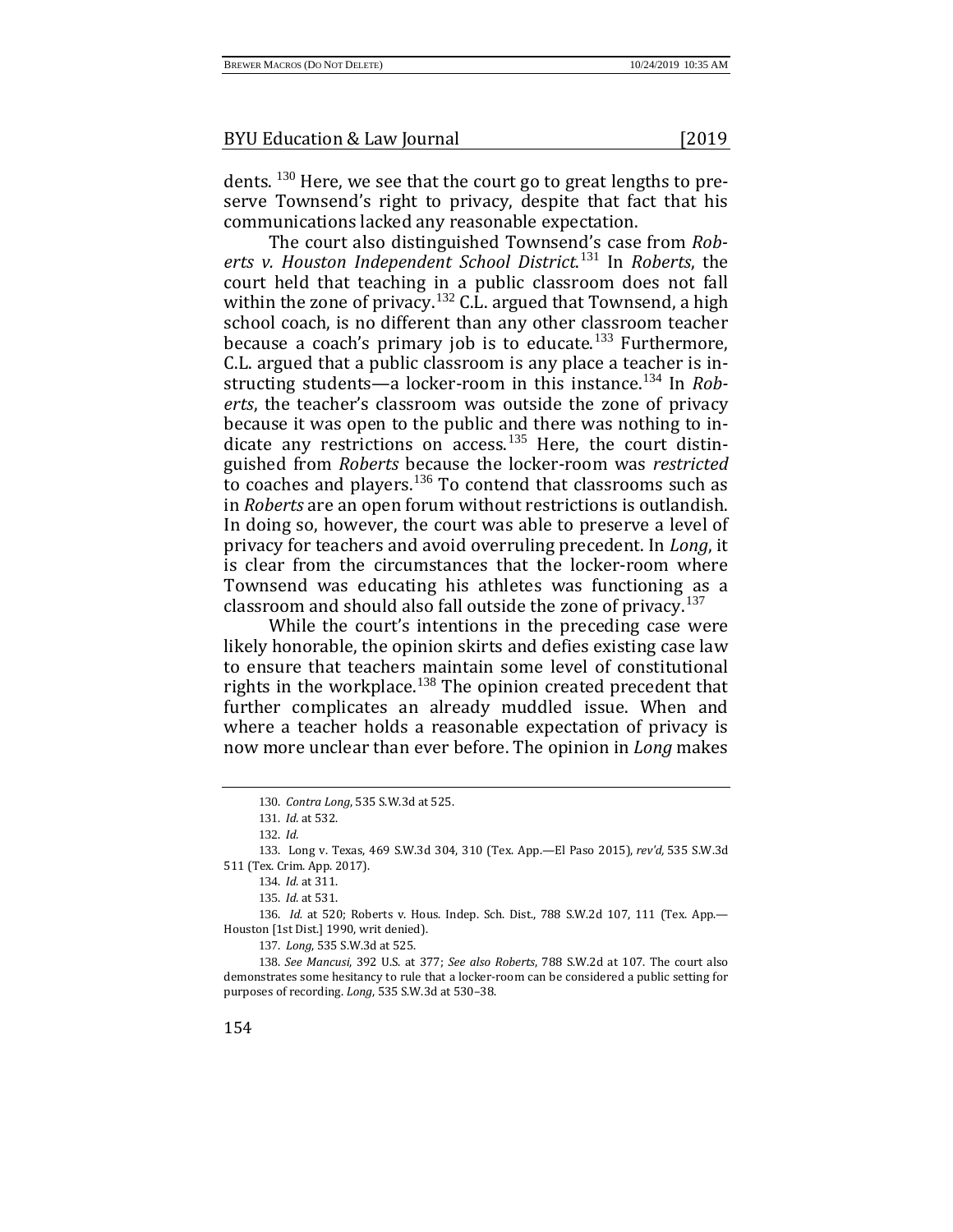it seem as though classroom access restrictions preserve privacy rights for teachers. If that is the case, most schools today have procedures in place that restrict classroom access to students, teachers, and other approved guests.[139](#page-17-0) It follows that, under *Long*, all communications in classrooms are now protected by privacy laws. Further, if a locker-room speech is protected, surely statements made in a teacher's lounge or a janitor's closet, both of which restrict access, would also be protected. While the *Long* case may seem like just another case among many around the nation, it illustrates the confusion among courts surrounding privacy rights for teachers especially as technology advances.

#### IV. PROTECTIONS FOR TEACHERS

In today's technological society—where teachers have less privacy than ever before—it is important that teachers, districts, and universities understand what recourse is available to protect themselves. Most courts have ruled that teachers maintain very little expectation of privacy in the classroom, and even teachers from two-party consent states—who are seemingly protected under the law—are still subject to surreptitious recordings.

Section A will analyze the limited legal actions available to teachers against students, such as defamation, intentional infliction of emotional distress, and invasion of privacy.<sup>[140](#page-17-1)</sup> Section B will address classroom policies that districts, universities, and teachers could implement to discourage surreptitious recordings.[141](#page-17-2) Lastly, section C identifies the need for lawmakers to enact legislation that bolsters inadequate district policies and lessens the necessity for legal action.<sup>[142](#page-17-3)</sup>

## *A. Inadequate Legal Remedies*

There are few recourses available to teachers who have

<span id="page-17-3"></span><span id="page-17-2"></span><span id="page-17-1"></span><span id="page-17-0"></span><sup>139</sup>. *School Safety and Security Measures*, NCES, https://nces.ed.gov/fastfacts/display .asp?id=334 (last visited March 5, 2018).

<sup>140</sup>. *See infra* notes 139–49.

<sup>141</sup>. *See infra* notes 150–57.

<sup>142</sup>. *See infra* notes 158–74.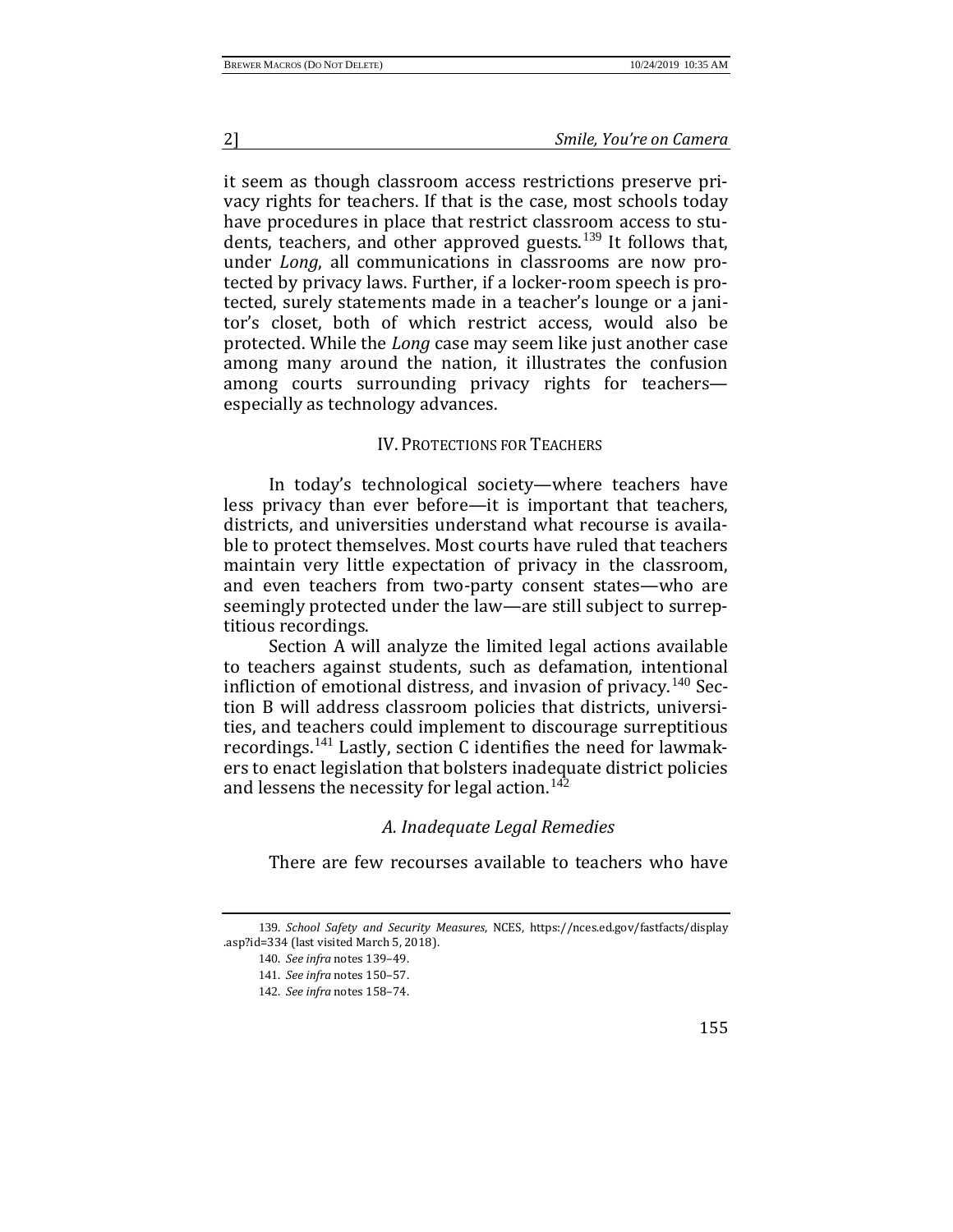been surreptitiously recorded by students, and what limited options they have only come to bear long after the damage has already been done. Legal claims available to teachers, such as defamation, intentional infliction of emotional distress, and invasion of privacy, are all traditionally difficult claims to prove in court.<sup>[143](#page-18-0)</sup> But, even if a teacher can successfully get a judgment against a student, many states do not hold parents liable for the intentional torts of their minor children.<sup>[144](#page-18-1)</sup> Teachers would have to wait years for the minor to become an adult and then try to collect from an eighteen-year-old right out of high school. Even in the case of college and graduate school teachers—although the student is an adult—it is still very likely that they, as students, are also judgment-proof. Thus, the odds of a teacher ever collecting on a judgment are slim. And even in circumstances where a tort remedy is available to teachers, the costs and stress of litigation are unlikely worth the end result.

Defamation is a difficult claim to win. On average, only 13% of defamation claims are successful.<sup>[145](#page-18-2)</sup> Furthermore, such a claim requires that statements actually be false, which leaves no recourse for teachers whose actions are accurately depicted in surreptitious videos circulated on social media.<sup> $146$ </sup> In contrast, juxtaposed video snippets of teachers that combine isolated true statements to give a false representation might be considered defamatory. $147$  Likewise, students using recordings to make false implications about a teacher might also be con-sidered defamatory.<sup>[148](#page-18-5)</sup> But, damages in defamation cases can be difficult to prove and are often speculative.<sup>[149](#page-18-6)</sup> Many states—

<span id="page-18-0"></span><sup>143</sup>. Stephanie Gironda, *Employment Torts*, ABA (2008), http://apps.americanbar.org/labor/lel-annualcle/08/materials/data/papers/106.pdf.

<span id="page-18-1"></span><sup>144</sup>. *See* Jamie A. Anderson & David C. Marlett, *Foster Parent Liability Risk*, 33 J. INS. REG. 265, 267 (2014); *see also* Matthiesen, Wickert, & Lehrer, S.C., *Parental Responsibility Laws In All 50 States*, https://www.mwl-law.com/wp-content/uploads/2013/03/parental-responsibilityin-all-50-states.pdf (last updated June 8, 2016).

<span id="page-18-2"></span><sup>145</sup>. DANIEL J. SOLOVE, THE FUTURE OF REPUTATION: GOSSIP, RUMOR, AND PRIVACY ON THE INTERNET, 122 (2007).

<sup>146</sup>. New York Times Co. v. Sullivan, 376 U.S. 254, 279–80 (1964).

<span id="page-18-6"></span><span id="page-18-5"></span><span id="page-18-4"></span><span id="page-18-3"></span><sup>147</sup>. Campbell v. Clark, 471 S.W.3d 615, 625 (Tex. App.—Dallas 2015, no pet.); *see generally* Sandra F. Chance & Christina M. Locke, *When Even The Truth Isn't Good Enough: Judicial Inconsistency In False Light Cases Threatens Free Speech*, 9 FIRST AMEND. L. REV. 546, 570 (2011) (claiming false light invasion of privacy might also be fitting, but it is still not a recognized tort in several states and remains highly controversial).

<sup>148</sup>. *Sullivan*, 376 U.S. at 279-80.

<sup>149</sup>. Burbage v. Burbage, 447 S.W.3d 249, 262 (Tex. 2014).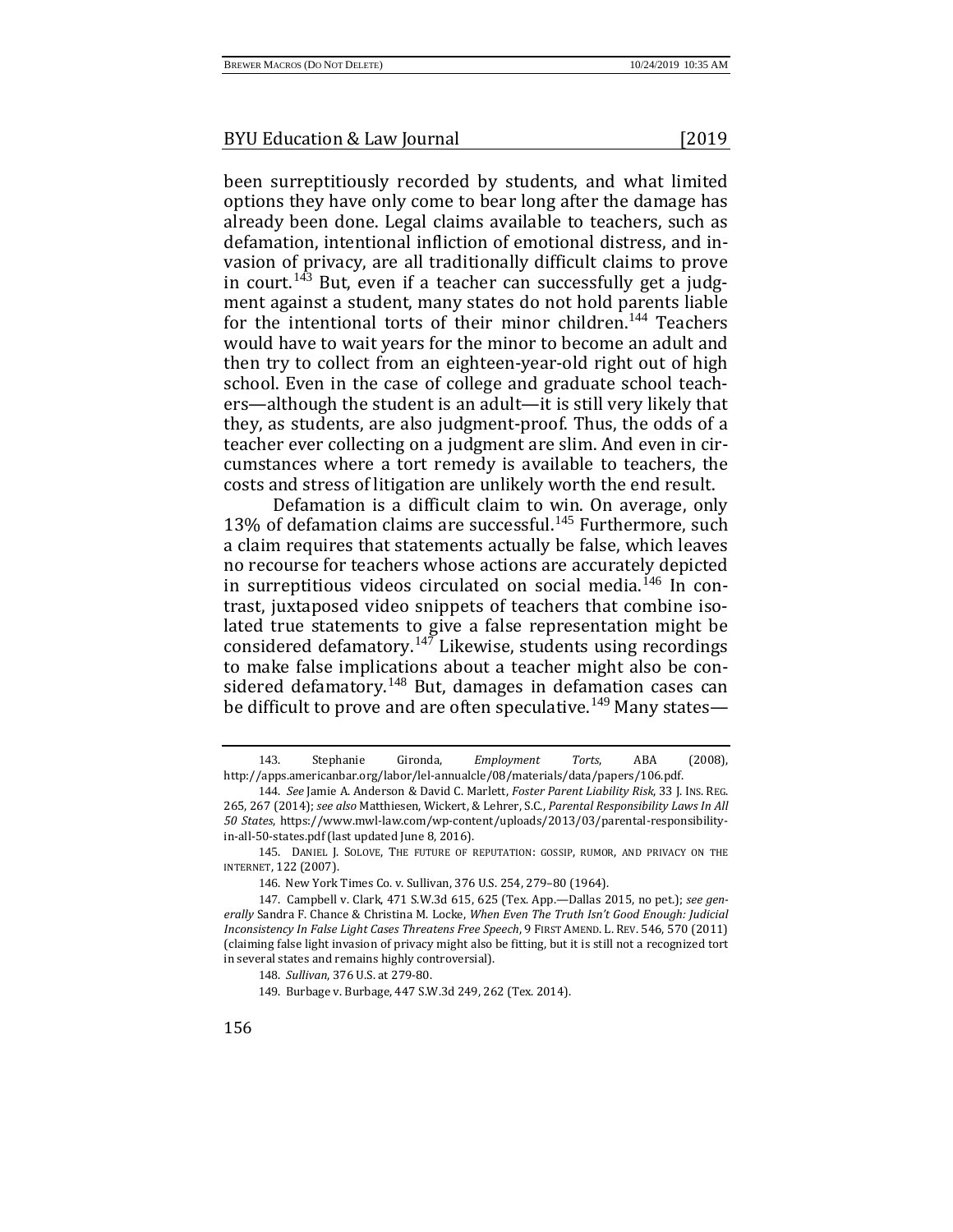such as Texas—have ruled that speculative evidence is not suf-ficient to entitle plaintiffs to an award.<sup>[150](#page-19-0)</sup> Therefore, even if a claim does fall within the above-mentioned 13%, any damages available for recovery—such as loss of reputation and mental anguish—might be nominal and not worth the cost of litigation.

Similar to defamation is the tort of Intentional Infliction of Emotional Distress (IIED). IIED claims also carry extremely heavy burdens of proof, and are "nearly impossible to estab-lish."<sup>[151](#page-19-1)</sup> Additionally, the elements must be pleaded and proved in a way that differentiates it from a standard defamation claim, which can often be difficult to do based on the facts. If not, the plaintiff runs the risk of the claim being dismissed as duplicative or "gap-filling."[152](#page-19-2) For example, a Texas viceprincipal's IIED claim was dismissed because he failed to give separate facts that proved the offense was so egregious as to be considered IIED as opposed to defamation.<sup>[153](#page-19-3)</sup> For teachers, IIED is a difficult claim to prove and will likely result in little to no payout.

Another claim teachers may bring with little avail is invasion of privacy. This tort punishes intrusions into "private affairs" that "would be highly offensive to a reasonable per-son."<sup>[154](#page-19-4)</sup> But as we have seen, courts often do not recognize teachers as having an expectation of privacy in the classroom under the Fourth Amendment, which eliminates any possibility of an invasion of privacy claim. With defamation, IIED, and invasion of privacy claims offering such little chance of success in the courtroom, legal action is, practically speaking, out of the question for teachers who have been surreptitiously recorded.

## *B. School and Classroom Recording Policies*

<span id="page-19-1"></span><span id="page-19-0"></span>It is important that our teachers be able to teach without having to fear that they will become the next viral video on social media. However, due to the expensive and unsuccessful na-

<sup>150</sup>. *Id.* at 262.

<sup>151</sup>. Draker v. Schreiber, 271 S.W.3d 318, 327 (Tex. App.—San Antonio 2008, no pet.).

<sup>152</sup>. *Id.* at 327.

<span id="page-19-4"></span><span id="page-19-3"></span><span id="page-19-2"></span><sup>153</sup>. *Id.* at 325.

<sup>154</sup>. RESTATEMENT (SECOND) OF TORTS § 652B (AM. LAW INST. 1975).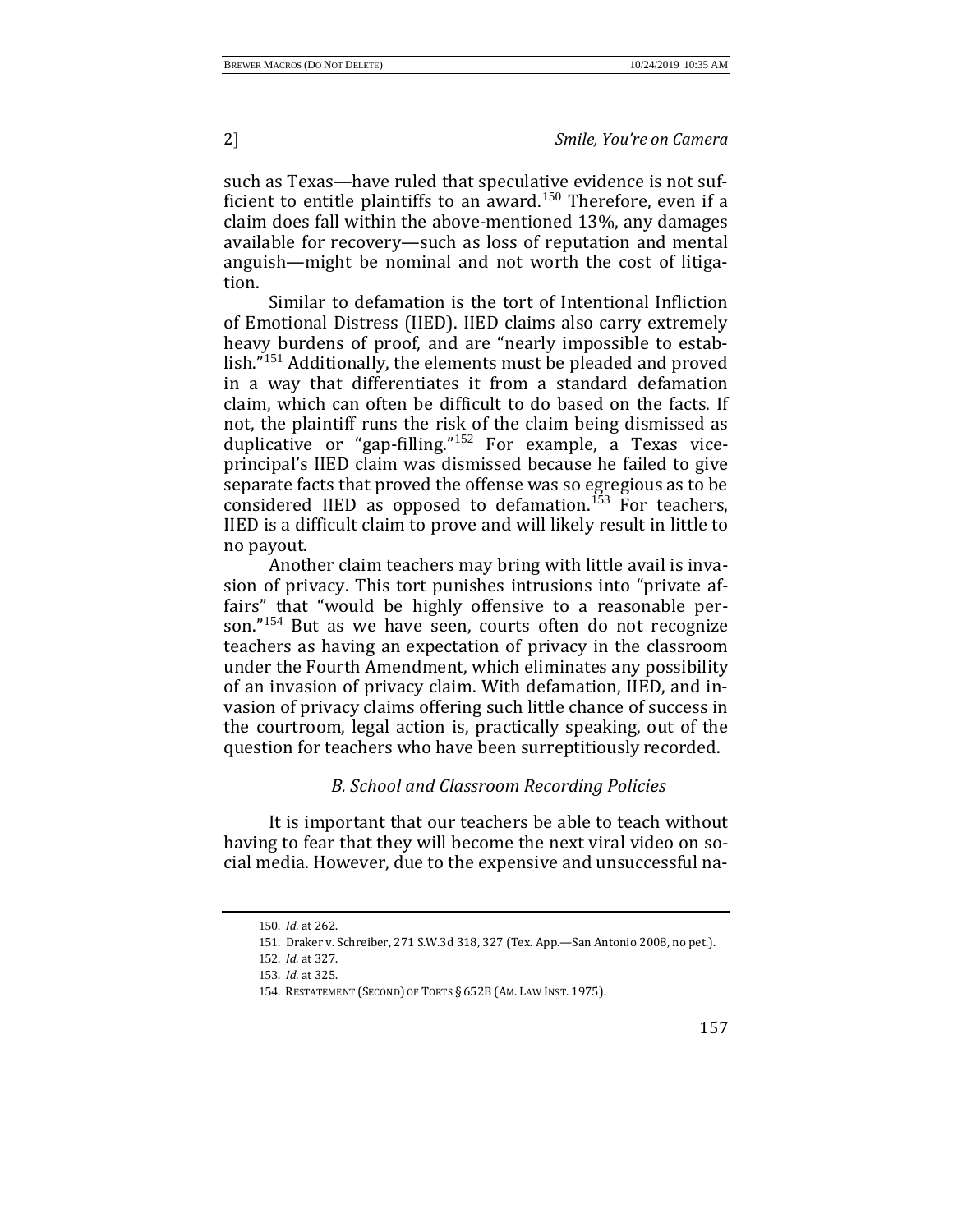ture of litigation, the threat of a lawsuit is unlikely to deter students wishing to record their teachers. Instead, the number of surreptitious recordings of teachers seems to be on the rise.<sup>[155](#page-20-0)</sup> Fortunately for teachers, litigation is not the only method of deterrence available. There are several policies that schools and teachers can implement to decrease the likelihood of surreptitious recordings.

## *1. Common School Policies*

One of the more obvious safeguards is for schools to have policies in place that prohibit classroom recordings without prior teacher consent, such as the ban implemented by California universities. Many states have statutes in place that allow schools to adopt such policies prohibiting student possession of cell phones during school activities.[156](#page-20-1) For instance, a Texas statute allows for schools to enact policies banning "paging devices" from any "school related activity on or off school property."[157](#page-20-2) Paging devices are broadly defined to include, among other things, cell phones. The statute further allows for schools to confiscate the devices if a student is in violation of the rules.[158](#page-20-3) Schools can then charge students up to \$15 to reclaim their device.[159](#page-20-4) For many students, however, \$15 is likely a small deterrent. In a generation where teens spend—on average—six hours per day on their smart-phone devices, the stakes are high and the penalty is far too low.<sup>[160](#page-20-5)</sup> Furthermore, with class sizes approaching thirty students and campuses filled with thousands, policing cell phone usage is an impossible task for administrators and teachers, and is one that they

<span id="page-20-0"></span><sup>155</sup>. David Koeppel, *More People Are Using Smartphones To Secretly Record Office Conversations*, BUS. INSIDER (Jul. 28, 2011),) http://www.businessinsider.com/smartphonesspying-devices-2011-7.

<span id="page-20-2"></span><span id="page-20-1"></span><sup>156</sup>. CONN. GEN. STAT. § 10-223j (West, Westlaw current through 2018 Supplement to Gen. Statues); TEX. EDUC. CODE ANN. § 37.082 (West, Westlaw current through end of 2017 Reg. Sess.).

<sup>157</sup>. TEX. EDUC. § 37.082.

<sup>158</sup>. *Id.*

<sup>159</sup>. *Id.*

<span id="page-20-5"></span><span id="page-20-4"></span><span id="page-20-3"></span><sup>160</sup>. Brook Sassman, *The Number of Hours that Teens are Spending on Smartphones May Surprise You*, TODAY (Nov. 3, 2015), https://www.today.com/health/number-hours-teens-arespending-smartphones-may-surprise-you-t53651.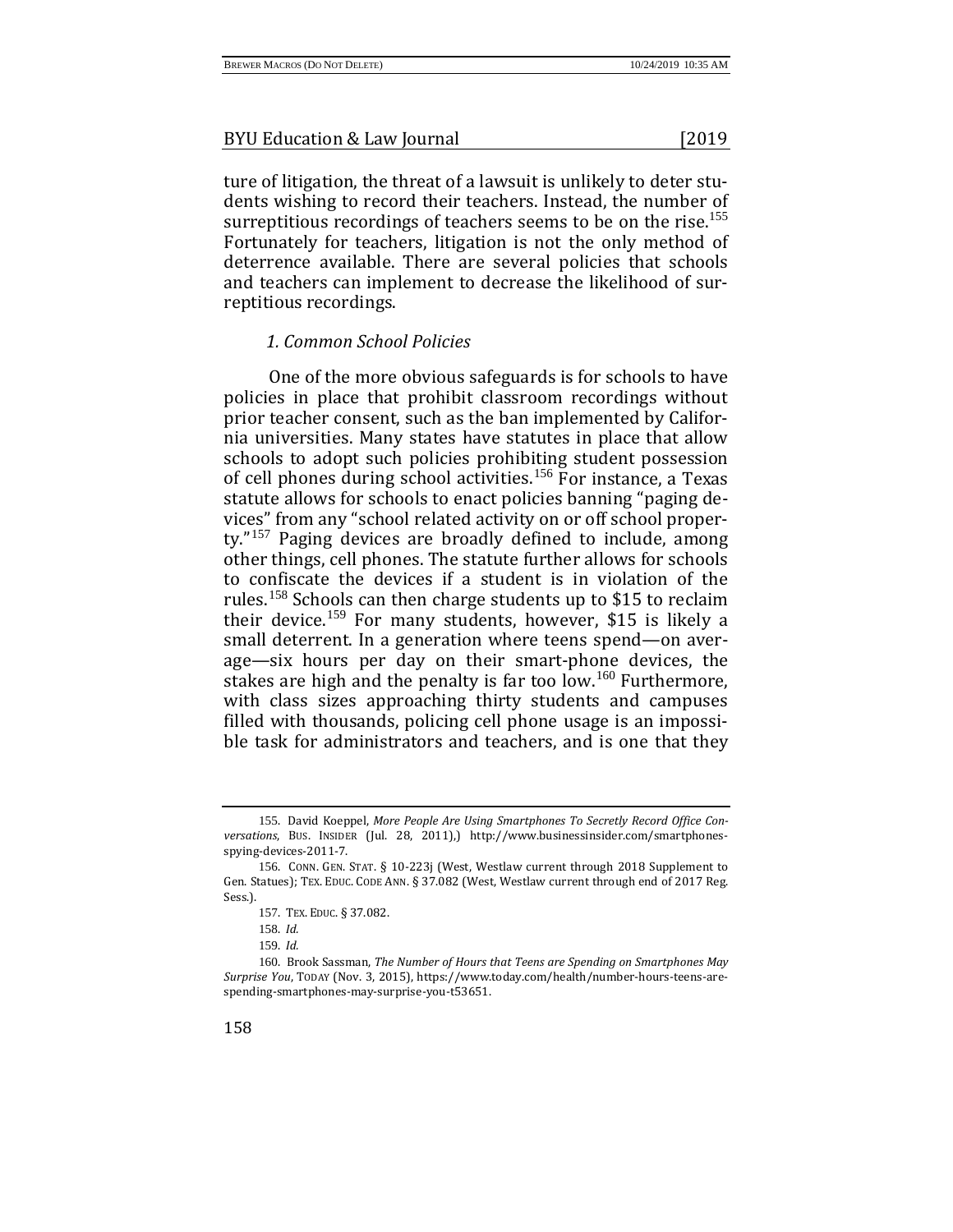should not have to bear.<sup>[161](#page-21-0)</sup> Nonetheless, it is important that teachers ask questions and be aware of their school's policy on cell phone usage. While such policies are not perfect, every district should have one in place that carefully regulates the use of cell phones, to help prevent surreptitious recordings.

## *2. Common Classroom Policies*

Teachers also retain some level of autonomy within their classrooms. If school policies do not speak to appropriate cell phone usage, teachers should implement their own classroom policies. One option is for teachers to ban cell phone usage in their classrooms and confiscate phones from policy violators. Another option is to confiscate all phones at the start of class and not return them to students until the conclusion of class. It is possible, however, that not all students will actually turn their phones in; especially those students with an agenda. Some students may bring an old phone to turn in and other students may simply withhold the fact that they have a phone.[162](#page-21-1) While classroom policies such as these are certainly not an ideal solution, a few students who secretly hang onto their cell phones—mathematically—poses less of a risk than if all students still had their phones. To bolster the seriousness of classroom policy violations, some teachers have started sending home contracts with students regarding cell phone policies that must be signed by the student and parent. Such contracts specifically layout the classroom policy and the disciplinary action that will result from a violation. While there is no tangible data as to the effectiveness of such contracts, it is another viable option for teachers attempting to set classroom expectations at the start of the school year. No classroom policy is perfect, but having a policy is a good place for teachers to start.

<span id="page-21-1"></span><span id="page-21-0"></span><sup>161</sup>. *See* School and Staffing Survey (SASS), NCES https://nces.ed.gov/surveys/ sass/tables/sass1112\_2013314\_t1s\_007.asp (last visited March 5, 2018).

<sup>162</sup>. SASS, *supra* note 156.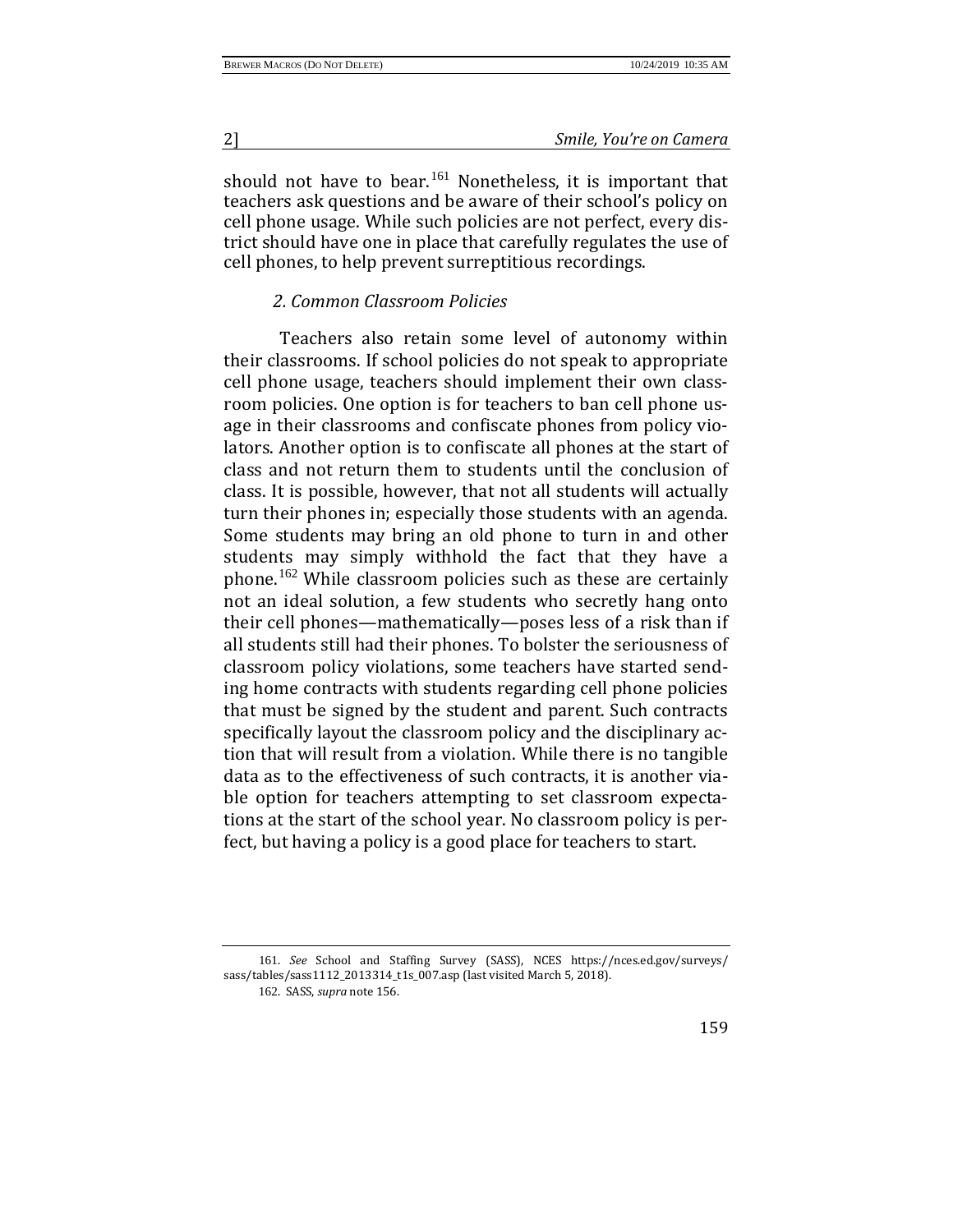## *C. A Need for Legislation*

States need to adopt comprehensive legislation to combat surreptitious recordings and bolster largely ineffective classroom policies. In Texas, the "paging device" statute first allowed schools the ability to ban the usage of cell phones in 1995, long before the age of smart-phones and social media.<sup>[163](#page-22-0)</sup> With the continual rise of surreptitious recordings, it appears that Texas's statute—and similar statutes around the nation are out of date. While the statute does grant schools additional power outside of standard district punishments (i.e. suspension, detention, etc.), it still fails to provide a punishment under law that fits the crime. Instead, schools are allowed to issue a menial \$15 fine or rely on limited traditional school punish-ments.<sup>[164](#page-22-1)</sup> Meanwhile, the birth of "viral videos" has given way to a fearless group of new age students, vindicated by "likes," comments, shares, and views. With failing policies in place, and new viral videos of teachers popping up daily, it is time for states to reanalyze their current policies and implement new laws further combatting surreptitious recordings.<sup>[165](#page-22-2)</sup>

<sup>163</sup>. TEX. EDUC. § 37.082.

<span id="page-22-1"></span><span id="page-22-0"></span><sup>164</sup>. *Id*; *see generally* 34 C.F.R. § 300.530 (Westlaw current through Mar. 1, 2018) (even with traditional punishments (e.g. on campus suspension, off-campus suspension, etc.) schools are still limited because federal law under IDEA and similar acts require that student placement changes not exceed 10 days).

<span id="page-22-2"></span><sup>165</sup>. Opposition claims that classroom recording prohibitions violate students' first amendment rights. Alex Lear, *U.S. appeals court hears SAD 75 student's 1st Amendment Claim*, FORECASTER (January 10, 2018), http://www.theforecaster.net/u-s-appeals-court-hears-sad-75-students-1st-amendment-claim/. In a recent case of first impression, parents of a special education student sued a school district claiming a violation of their son's First Amendment rights when he was prohibited from recording his teachers. When considering a first amendment claim, the court should apply the "substantial and material disruption" test laid out in *Tinker*. Tinker v. Des Moines, 393 U.S. 503 (1969). While there is a growing trend in favor of preserving First Amendment rights for recording in public (especially among law enforcement), it has long been held that states have a legitimate interest in the well-being of students that supersedes student and teacher privacy rights. Mawdsley, *supra* note 86, at 622; Matt Ford, *A Major Victory for the Right to Record Police*, ATLANTIC (Jul. 7, 2017), https://www.theatlantic.com/politics/archive/2017/07/a-major-victory-for-the-right-torecord-police/533031/; Glik v. Cunniffe, 655 F.3d 78, 82 (1st Cir. 2011). For many reasons that are beyond the scope of this paper, classroom recordings are unlike police recordings; therefore, classroom recording prohibitions should be held as constitutional by courts.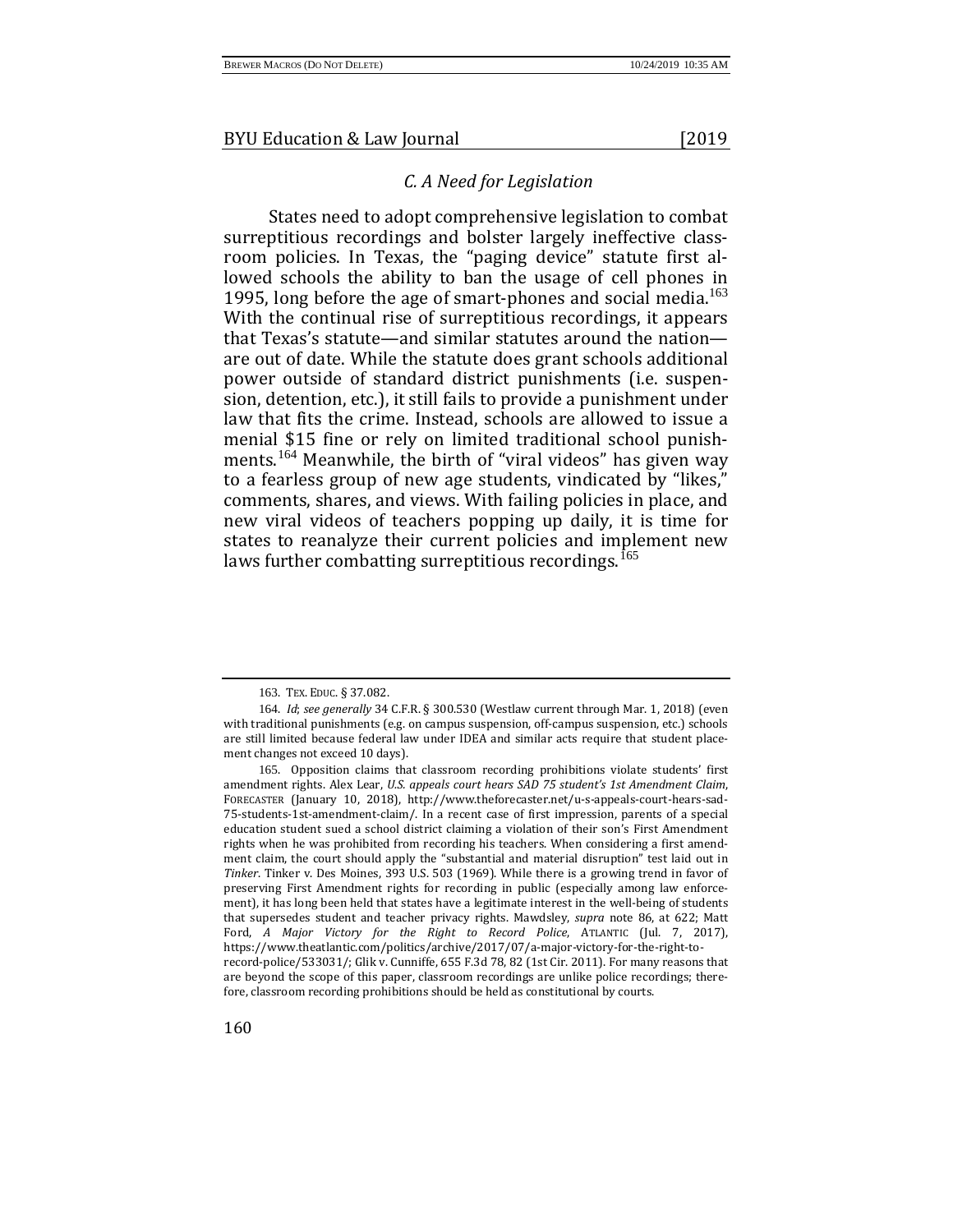## *1. California Statute as a Starting Point for States[166](#page-23-0)*

Legislation is not always the answer to our problems but it can be a step in the right direction. California, a two-party consent state, has strong teachers' unions and is often a trailblazer when it comes to the rights and protections of teachers. In 1976, California legislatures recognized that surreptitious recordings were a problem that would only worsen as technology advanced.[167](#page-23-1) In an effort to preserve classroom environments free from unnecessary disruptions, California enacted the following statute:

> The legislature finds that the use by any person, including a pupil, of any electronic listening or recording device in any classroom of the elementary and secondary schools without the prior consent of the teacher and the principal of the school given to promote an educational purpose disrupts and impairs the teaching process and discipline in the elementary and secondary schools, and such use is prohibited. Any person, other than a pupil, who willfully violates this section shall be guilty of a misdemeanor.

> Any pupil violating this section shall be subject to appropriate disciplinary action.

> This section shall not be construed as affecting the powers, rights, and liabilities arising from the use of electronic listening or recording devices as provided for by any other provision of  $law<sup>168</sup>$  $law<sup>168</sup>$  $law<sup>168</sup>$

As stated in the statute, it is a misdemeanor for nonstudents to record in a California classroom without prior con-sent.<sup>[169](#page-23-3)</sup> In contrast, student violators are not subject to crimi-

<span id="page-23-0"></span><sup>166</sup>. More studies are needed to determine the effect that CAL. EDUC. CODE § 51512 has had on the number of surreptitious recordings by students and non-students.

<sup>167</sup>. CAL. EDUC. CODE § 51512 (West, Westlaw current through Ch. 3 of 2018 Reg. Sess.).

<span id="page-23-3"></span><span id="page-23-2"></span><span id="page-23-1"></span><sup>168</sup>. Id. An exception is made for pre-emptory laws such as federal IDEA and ADA requirements for disabled students. *See* CAL. EDUC. CODE § 78907 (West, Westlaw current through Ch. 3 of 2018 Reg. Sess.).

<sup>169</sup>. CAL. EDUC. CODE § 51512.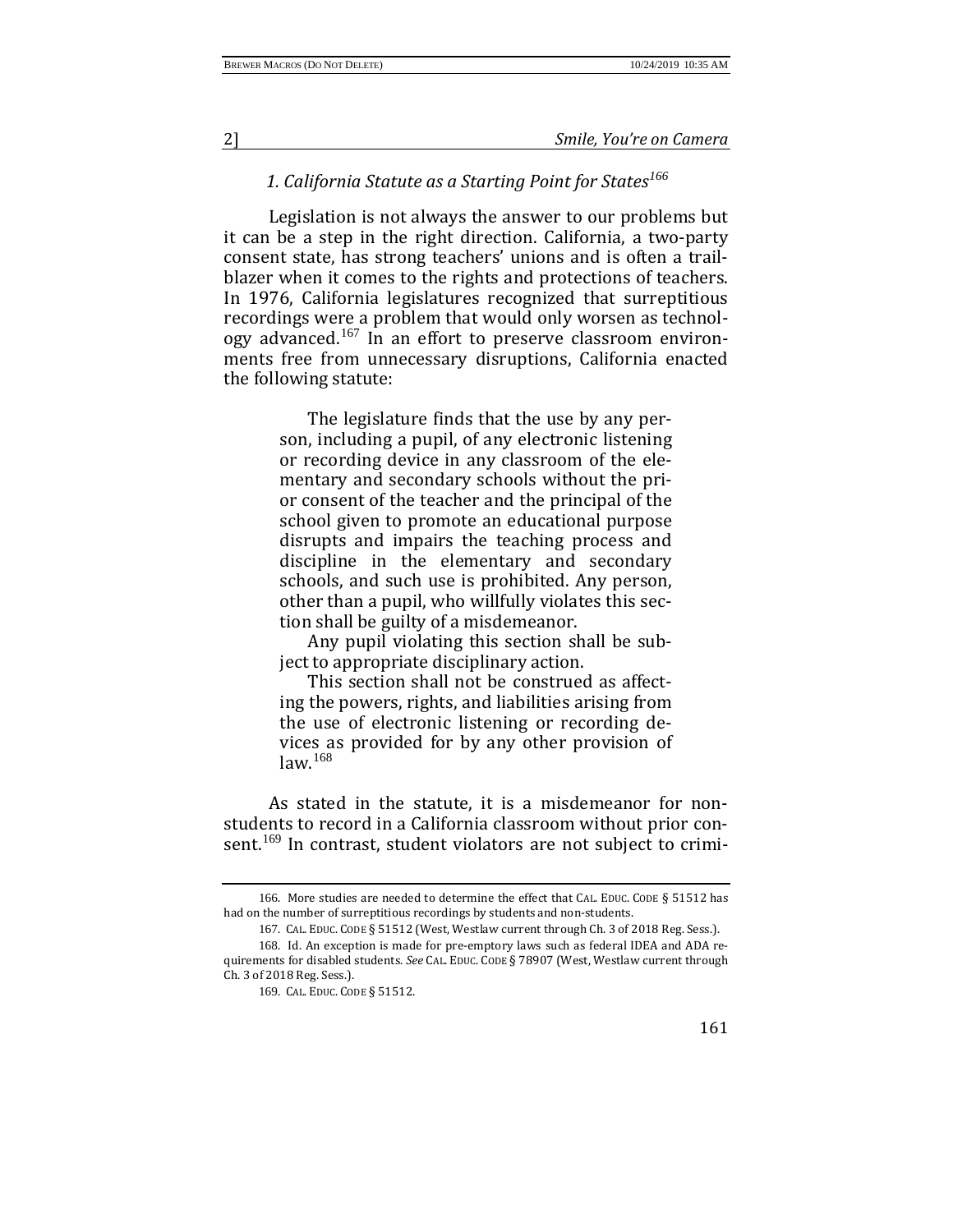nal prosecution but are subject to reprimand under district policy.[170](#page-24-0) Such punishments typically include multi-day suspensions from school or on-campus suspension. Although the statute is a good step towards protecting teachers and deterring, preventing, and punishing those that surreptitiously record teachers, it has very little bite for students and fails to give districts any additional power outside of what they already maintain. A student violation is not punishable under criminal prosecution but is, instead, punishable as seen fit by administrators. With that, California districts are left with minor punishments that, often, do not fit the crime when considering the damage caused in the lives of teachers. A three-day suspension is of little consolation to teachers that have to quit their jobs and move due to death threats.

## *2. Legislation Differences for One-Party v. Two-Party States[171](#page-24-1)*

It is time that the rest of the nation enact legislation. While California's statute is not perfect, it is a good jumping off point for lawmakers. However, most states—such as Texas are unlike California, and only require the consent of one party for recordings. For one-party states, any proposed statute similar to California's would require an exception to the one-party consent rule.

A statute mandating a special exception to wiretap laws would not be unusual or unheard of. In fact, under federal law, an exception has been carved out for those in two-party consent states. Under the Americans with Disabilities Act, schools are required to provide auxiliary aids and services to students needing accommodations.[172](#page-24-2) One such accommodation is for

<span id="page-24-2"></span>162

<sup>170</sup>. *Id.*

<span id="page-24-1"></span><span id="page-24-0"></span><sup>171</sup>. State statutes should not exclude technology from classrooms (studies show the value of technology in the classroom) but should prohibit surreptitious recordings. Statutes should be used in conjunction with school policies banning the use of cell phones during academic hours to minimize the risk of surreptitious recordings. When it comes to the appropriate implementation of technology as learning tools, schools should consider using products that do not have recording capabilities (i.e. laptops and tablets without cameras). Eric Klopfer, Scot Osterweil, Jennifer Groff, & Jason Haas, *Using the Technology of Today, in the Classroom Today: The Instructional Power of Digital Games Social Networking Simulations and How Teachers Can Leverage Them* (2009), http://education.mit.edu/wp-content/uploads/2015/01/GamesSims SocNets\_EdArcade.pdf.

<sup>172</sup>. 42 U.S.C. § 12101 (Current through Pub. L. No. 115-122); 28 CFR 35.104(2) (Cur-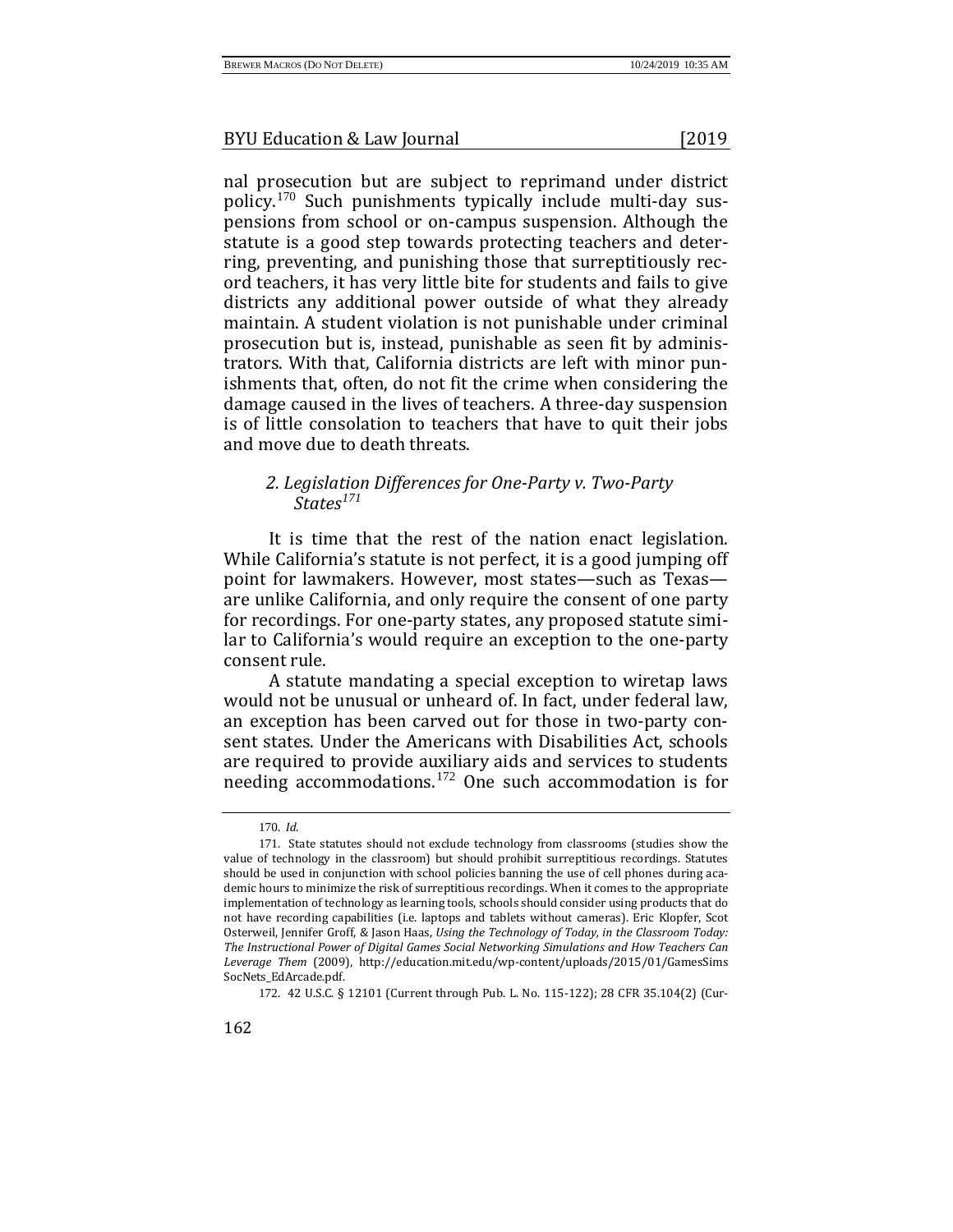audio recordings. $173$  In this instance, even in the minority twoparty consent states, a teacher is required to permit recordings in the classroom for students needing recognized accommodations, regardless of whether they wish to consent to the recording. That exception supersedes the law of states and further infringes on a teacher's expectation of privacy, albeit for a legitimate reason. The law also supersedes many school policies that ban classroom recordings.

For one-party consent states, a statute requiring students to get the consent of teachers before recording––while it would require an exception to the current wiretap laws in Texas–– would be beneficial if it provided an adequate punishment for violators.

#### *a. Raise the Stakes by Allowing for Criminal Punishment*

California's statute—while it is a good start—lacks any real punishment for student violators. The statute fails to provide any additional punishment deterrents outside of those already within the school's powers. As such, states should include language that allows for student violators to be punished with a low-stakes misdemeanor when enacting a similar statute. As an example, in Texas the lowest level misdemeanor available is a class C misdemeanor. Although the idea of imposing criminal punishment on students may seem harsh, a class C misdemeanor in Texas (and similar misdemeanors among the states) is only punishable by a fine of up to \$500, without the possibility of jail time.<sup>[174](#page-25-1)</sup> The level of severity would be similar to that of most traffic tickets, which states issues to minors on a daily basis.<sup>[175](#page-25-2)</sup> Ticketing students is not a new concept among the states and is an option that, if used appropriately, can be very effective.[176](#page-25-3)

rent through Mar. 1, 2018).

<sup>173</sup>. 42 U.S.C. § 12101; 28 CFR 35.104(2).

<span id="page-25-1"></span><span id="page-25-0"></span><sup>174</sup>. TEX. PENAL CODE § 12.23 (Current through end of 2017 Reg. & 1st Called Sess's of 85th Leg).

<span id="page-25-2"></span><sup>175</sup>*. Id.;* TEX. TRANSP. CODE ANN. § 542.301(b) (Current through end of 2017 Reg. & 1st Called Sess's of 85th Leg).

<span id="page-25-3"></span><sup>176</sup>. For tobacco possession charges by a minor, Texas allows for up to a \$250 fine, 50 hours of community service, and attendance in a tobacco education program. Steve DiLella,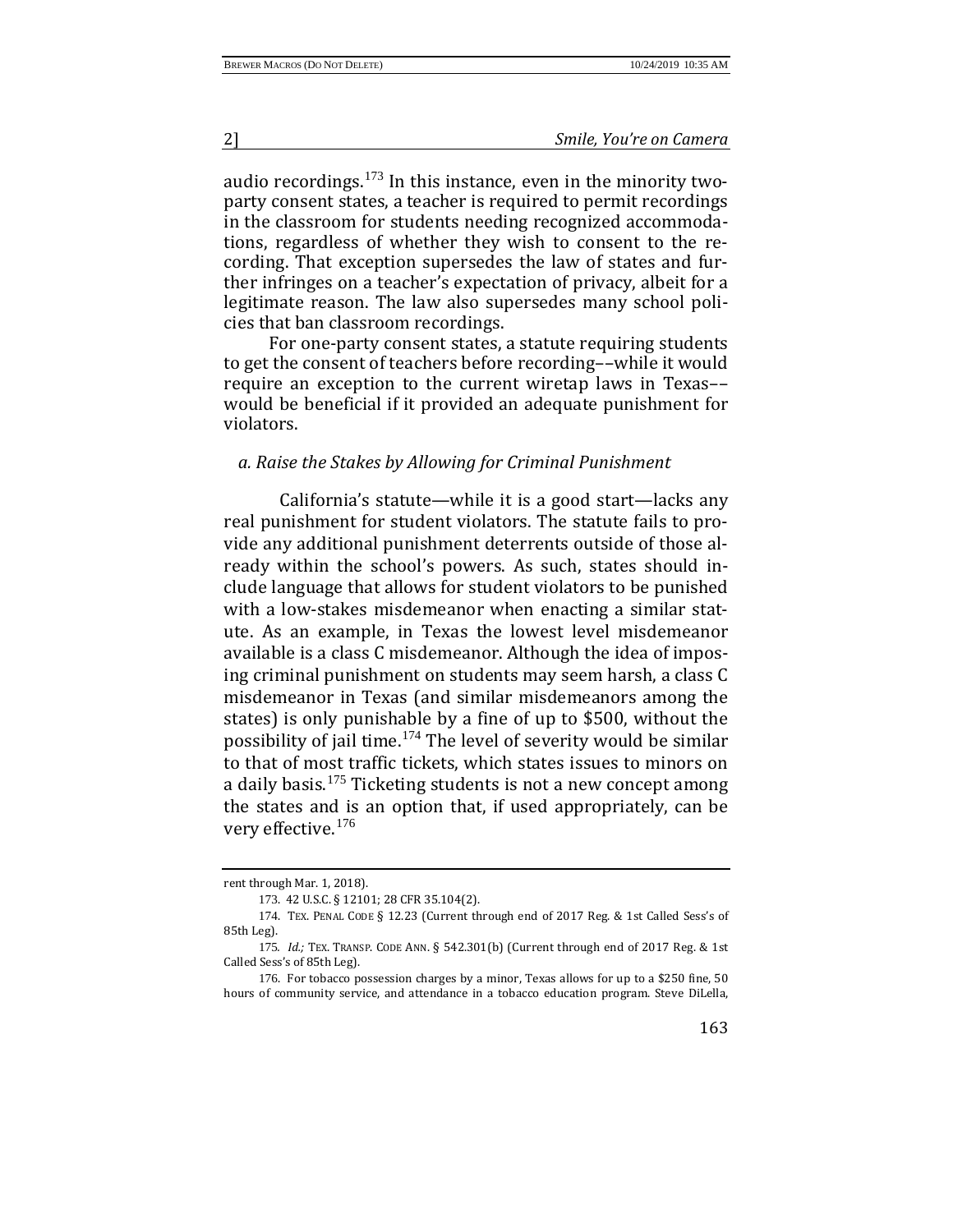Further, states maintain prosecutorial discretion and could carefully analyze the appropriateness of criminal charges against student violators in each case. For example, prosecutors could elect to not fine a student who was innocently recording the lecture without consent for learning purposes, even though it would be a violation. Instead, prosecutorial discretion would allow for students whose acts caused more severe repercussions to be ticketed. For instance, a student who records a teacher for the purposes of posting the video online to embarrass and harass should be punished under the statute. Charging students with a fine—exceeding the allotted \$15 in Texas—would almost certainly send a message to students that makes them think twice before recording teachers. It is time for lawmakers to step in and create a solution for a growing epidemic.

# *b. Exception for Recordings by School Officials*

Recording in the classroom is almost inevitable considering most schools utilize technology to perform evaluations and classroom observations of teachers as required by law.[177](#page-26-0) For this reason, statutes should include an exception that allows for the recording of teachers by school officials for schoolrelated purposes. Courts have generally held that the interest of districts in ensuring the well-being and safety of students is superior to the privacy interests of teachers.<sup>[178](#page-26-1)</sup> For this reason, it is important that any proposed statute allow for school officials to use recordings to observe and maintain standards among teachers. That being said, the scope of the exception should be narrowly tailored to only allow for recordings by school officials for legitimate school-related purposes. This will help to eliminate any potential abuse of the exception by school officials for purposes such as harassment.

*Possession of Tobacco Products by Minors*, OLR (Mar. 4, 2005), https://www.cga.ct.gov/2005/rpt/2005-r-0269.htm.

<span id="page-26-1"></span><span id="page-26-0"></span><sup>177</sup>. Grover J. (Russ) Whitehurst, Matthew M. Chingos, & Katharine M. Lindquist, *Evaluating Teachers with Classroom Observations*, BROWN CTR. EDUC. POL'Y BROOKINGS (May 2014), https://www.brookings.edu/wp-content/uploads/2016/06/Evaluating-Teachers-with-Classroom-Observations.pdf.

<sup>178</sup>. Mawdsley, *supra* note 87, at 622.